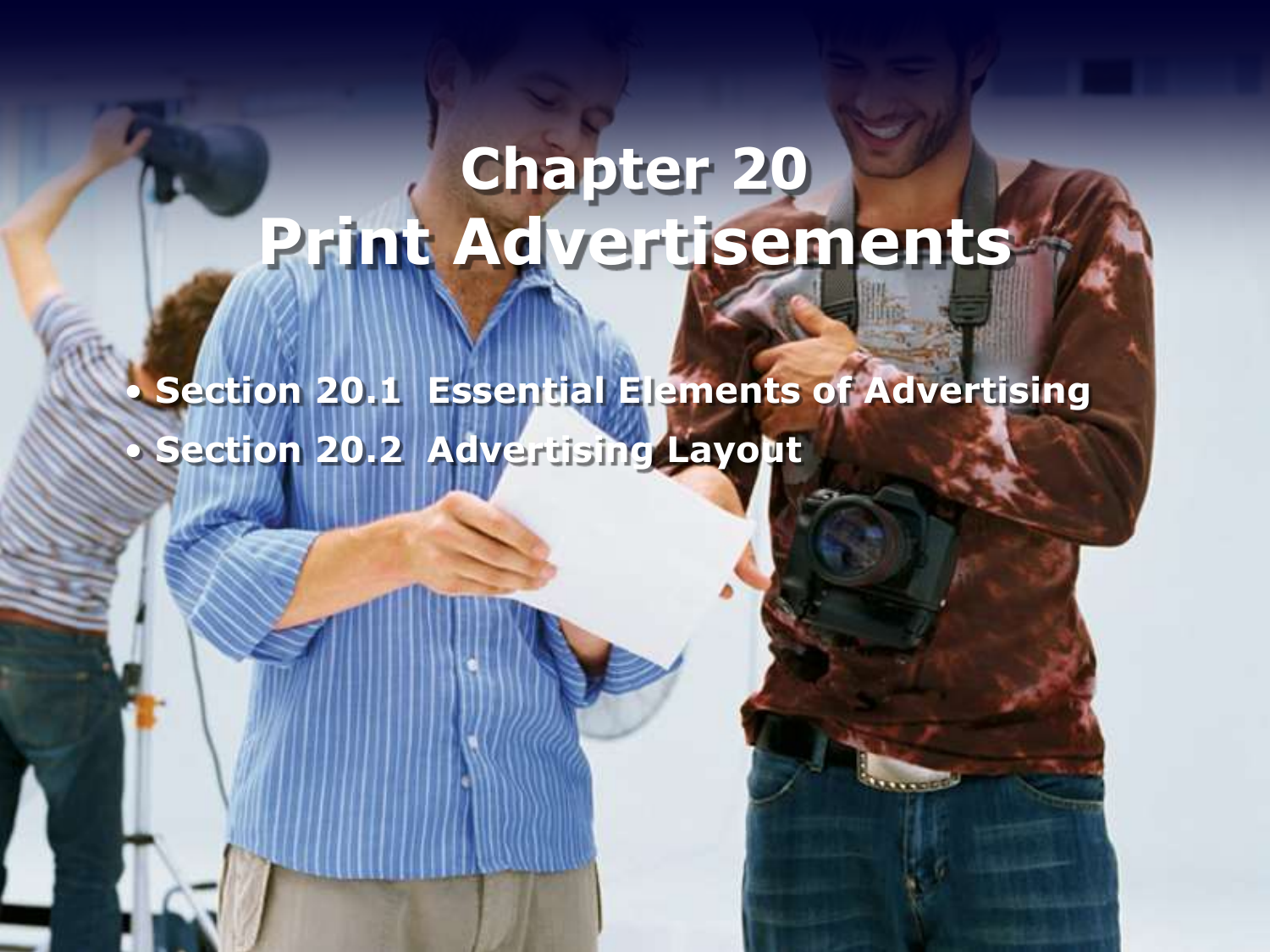## **Essential Elements of Advertising**

**Key Terms advertising campaign advertising agencies headline copy illustration clip art signature slogan** 

#### **Objectives**

- Discuss how advertising campaigns are developed
- Explain the role of an advertising agency
- Identify the main components of print advertisements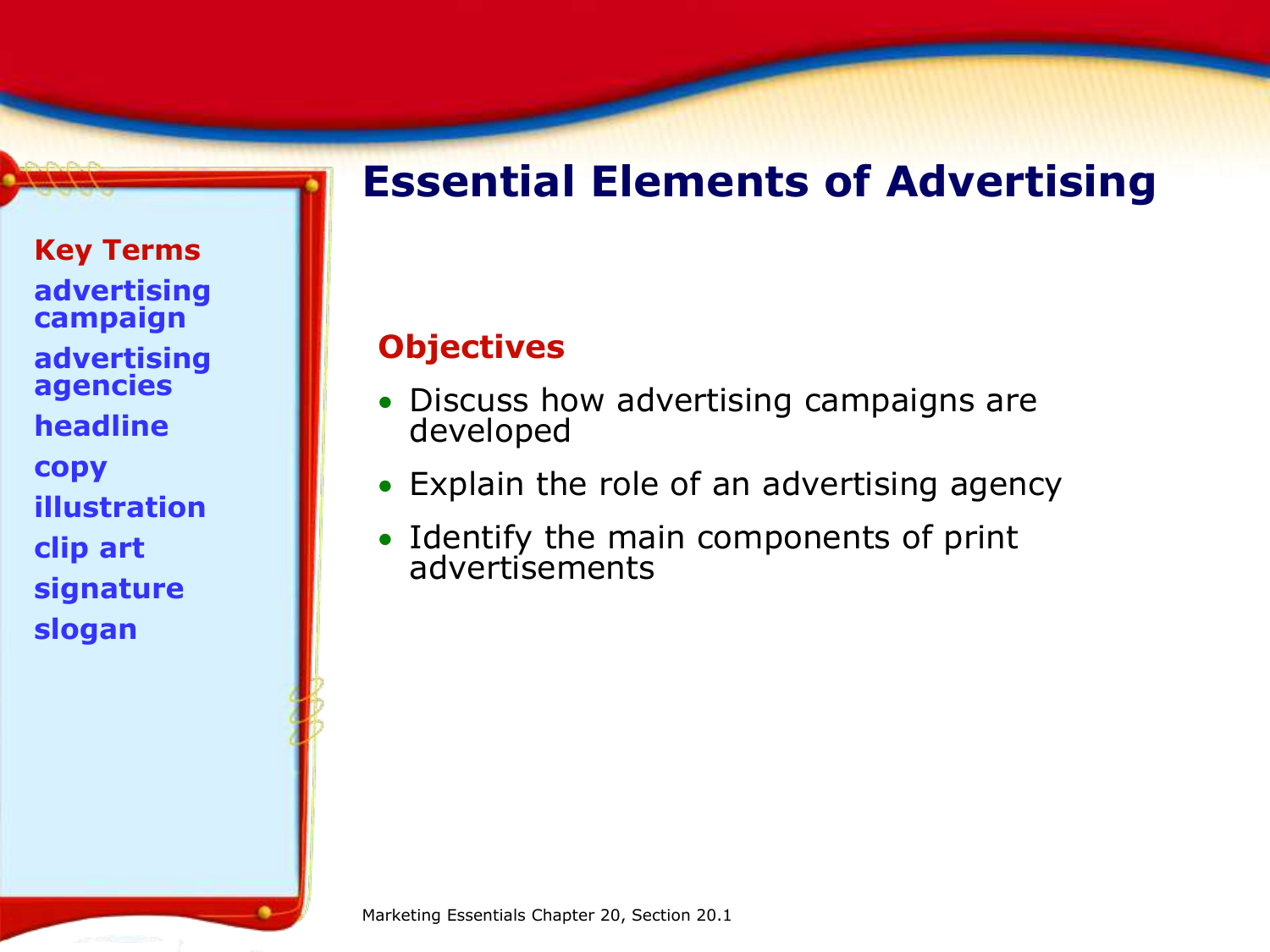## **Essential Elements of Advertising**

#### Graphic Organizer

Use a chart like this one to take notes about the components of a print ad.

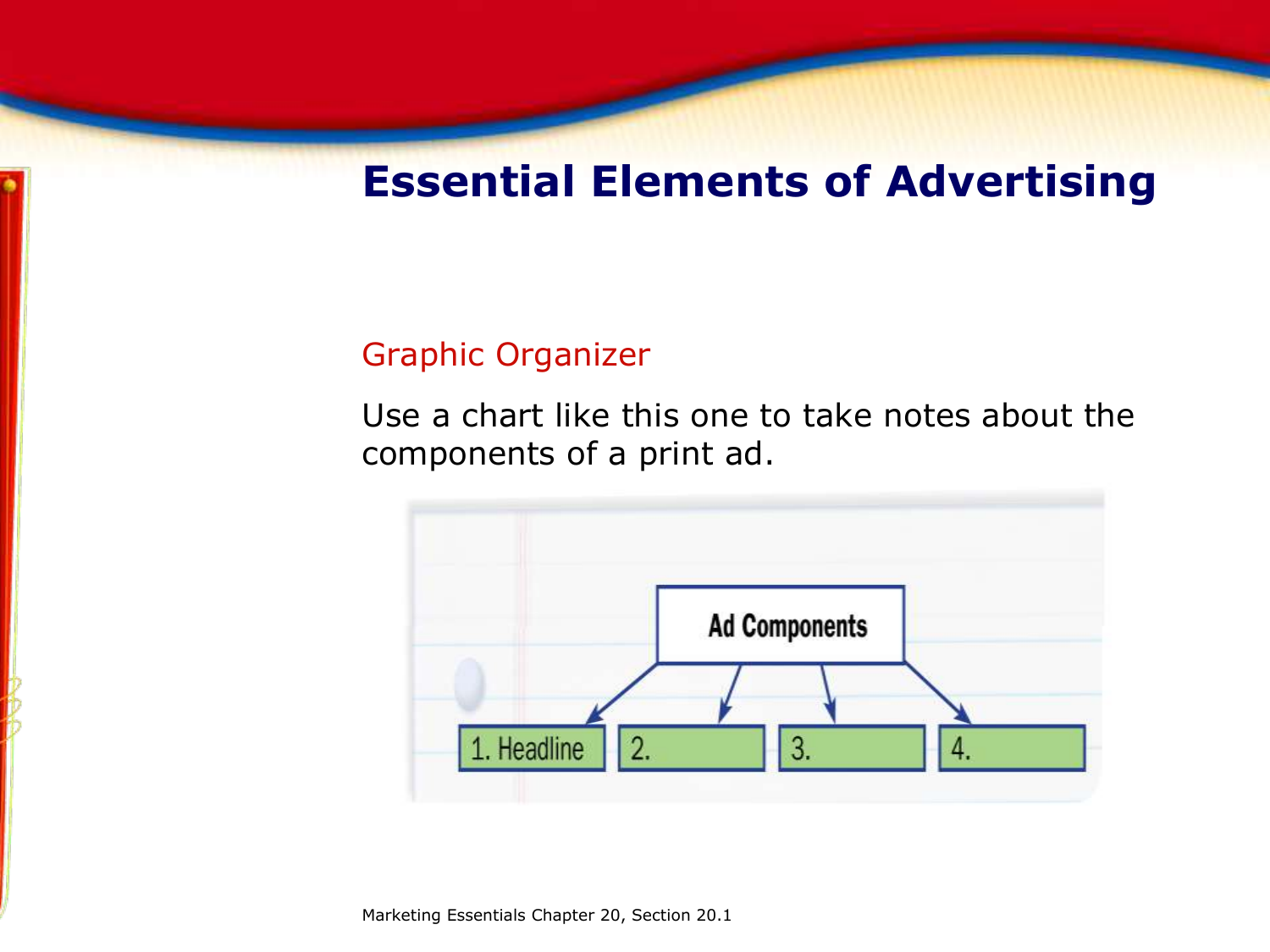## **The Advertising Campaign**

#### **advertising campaign**

 $\left(\left[\begin{array}{cc} 0 \\ 0 \end{array}\right]\right)$ 

A group of advertisements, commercials, and related promotional materials and activities that are designed as part of a coordinated advertising plan to meet the specific goals of a company.

An **advertising campaign 4** is a group of advertisements, commercials, and related promotional materials and activities designed to meet the specific goals of a company.

An integrated campaign involves the creation and coordination of a series of advertisements.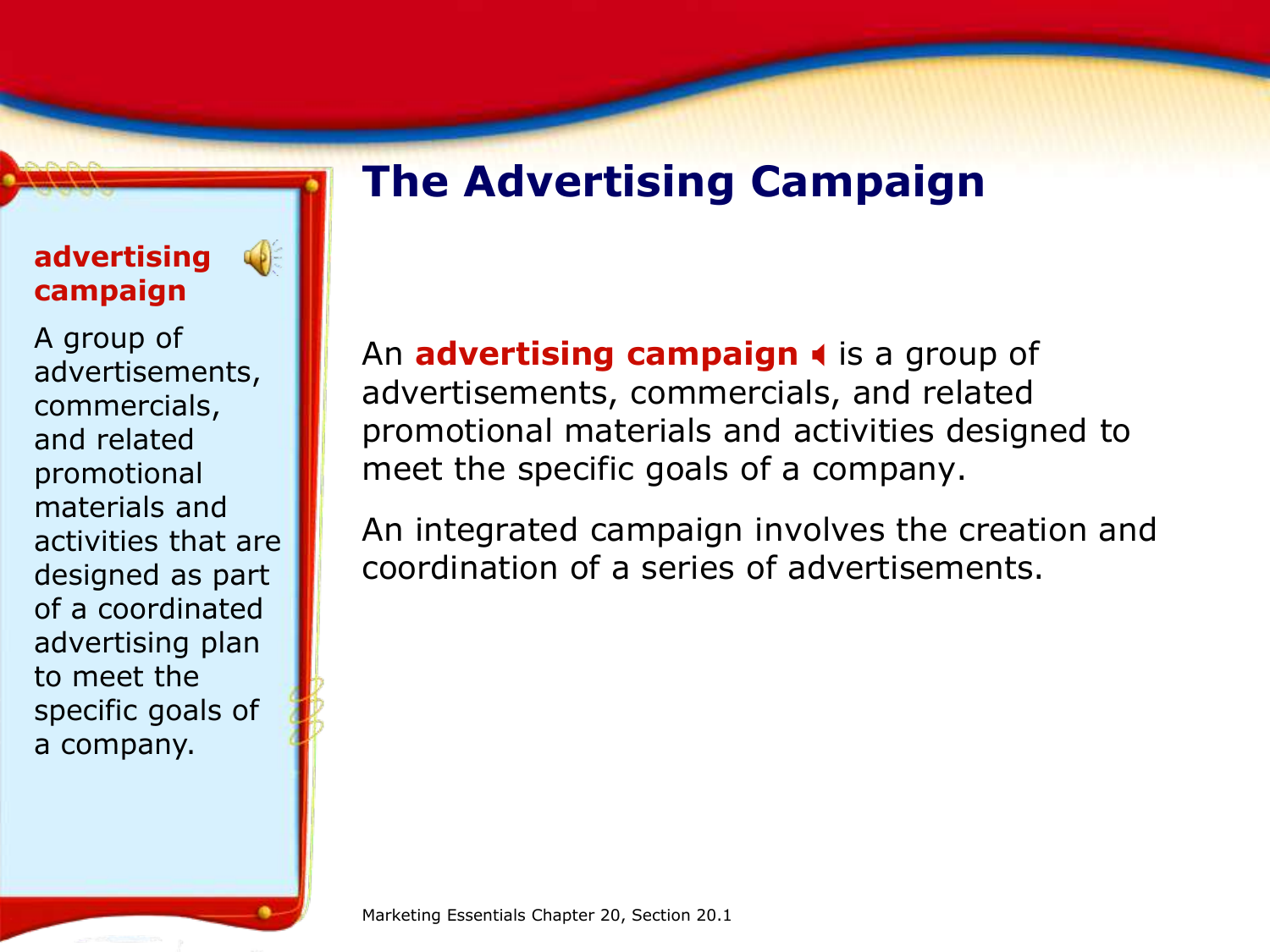### Advertising agencies < are independent businesses that specialize in developing ad campaigns and crafting the ads for clients. They do their job by:

- Setting objectives
- Developing advertising messages and strategies

### **advertising agencies**

Independent businesses that specialize in developing ad campaigns and crafting the ads for clients.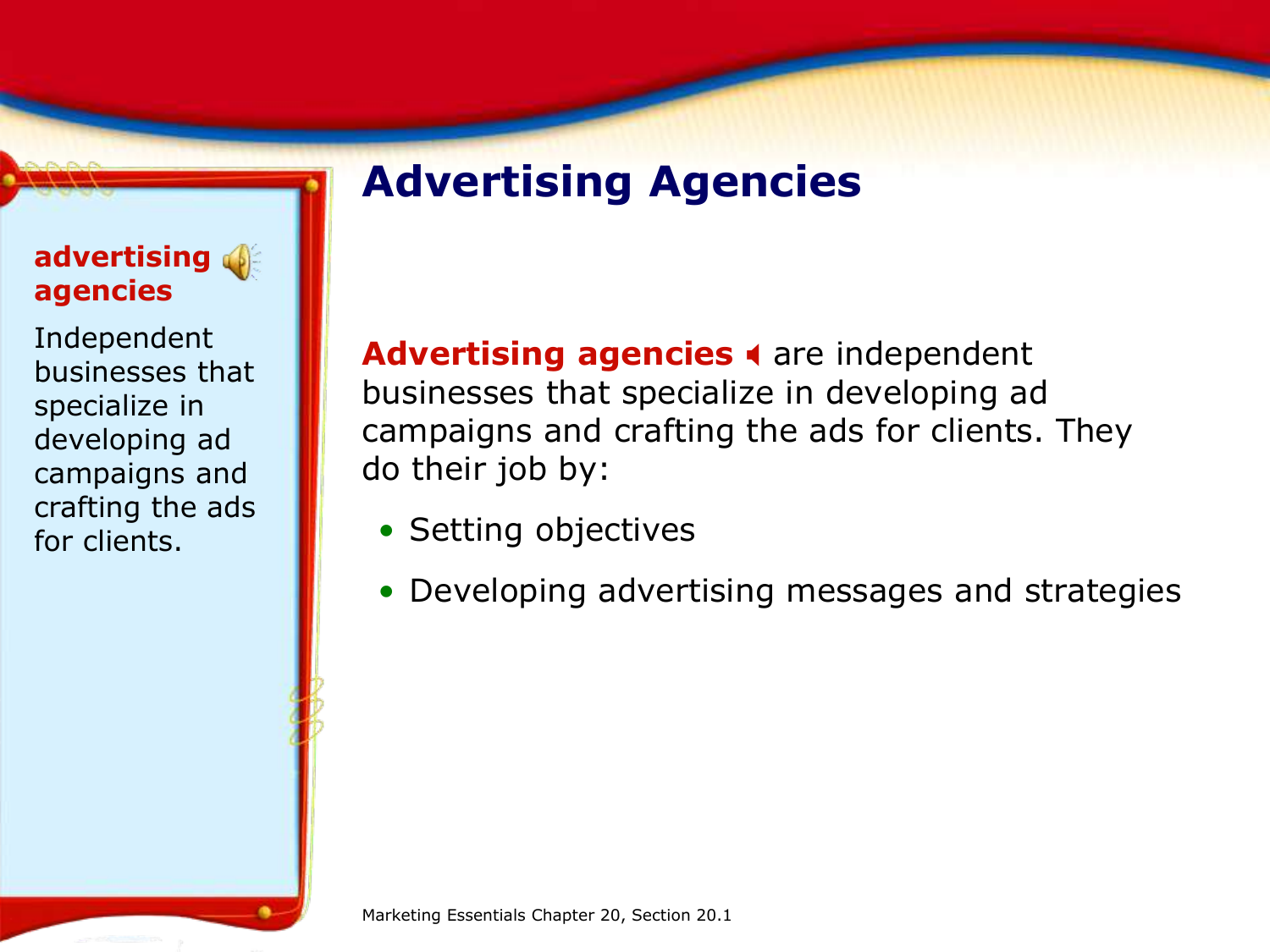- Completing media plans
- Selecting media
- Coordinating related activities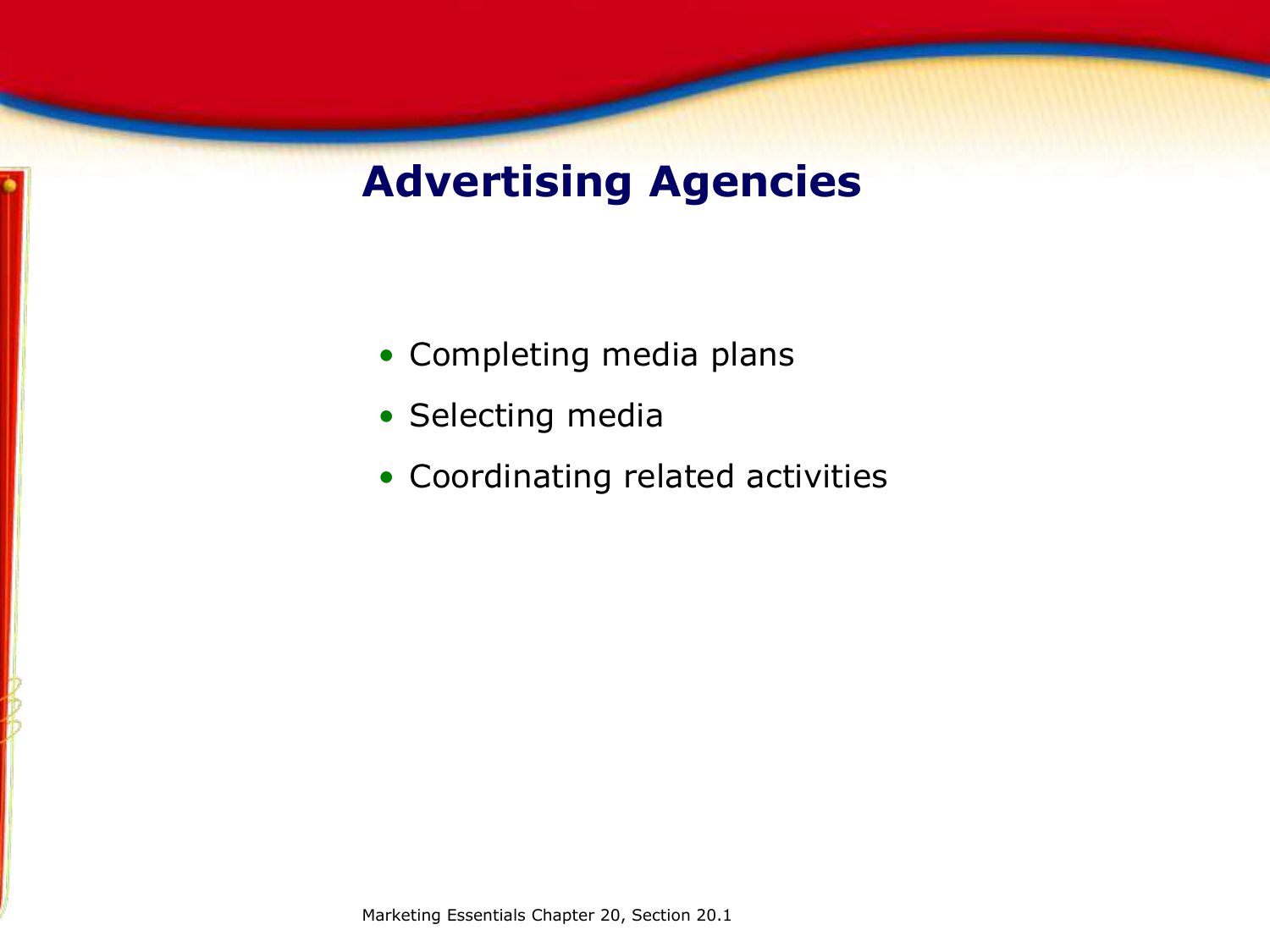Larger advertising agencies employ specialists like:

- Copywriters
- Graphic artists
- Media experts and marketing researchers
- Legal advisers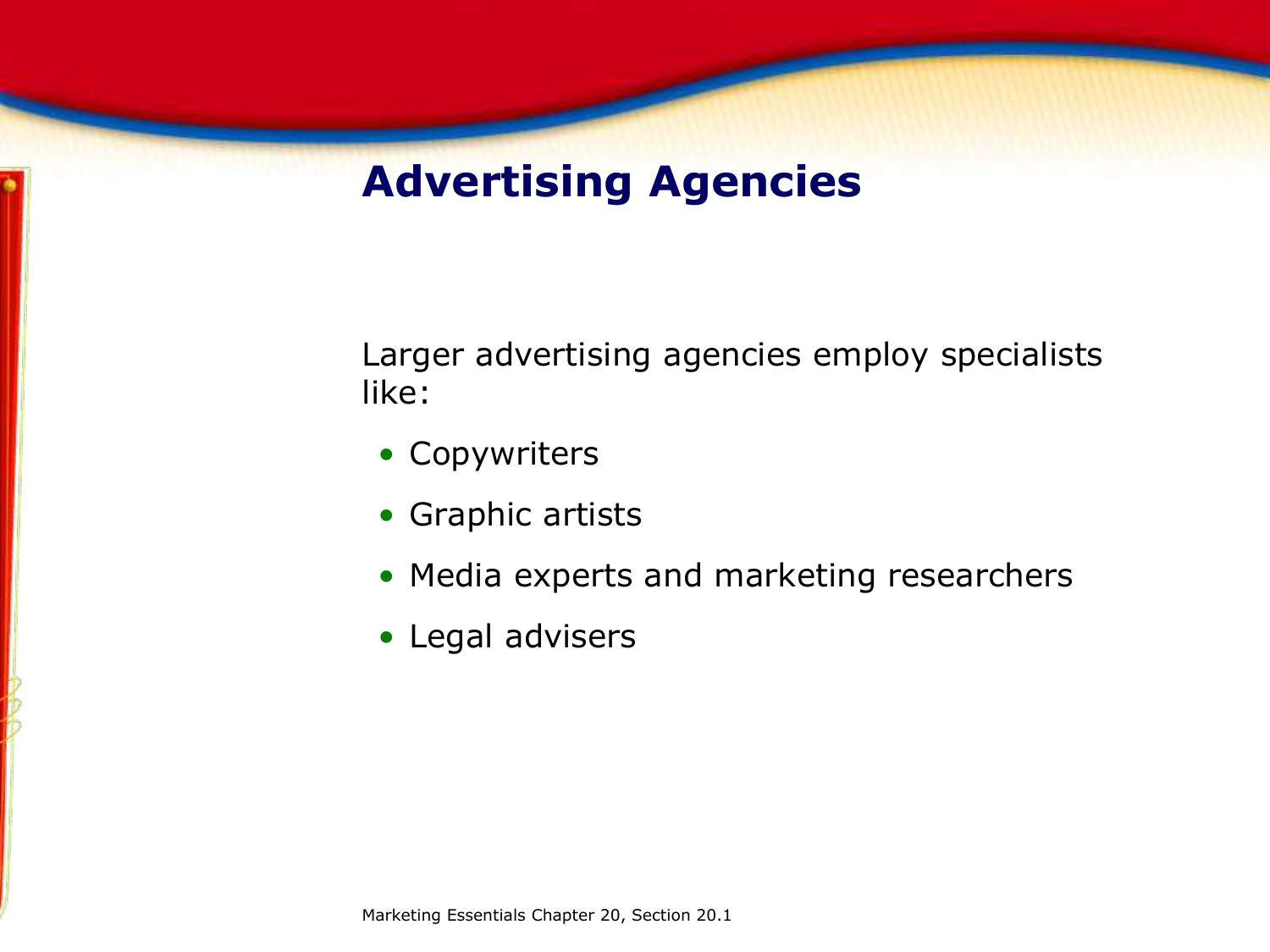Limited-service agencies specialize in one aspect of the campaign. Larger advertisers are increasingly selecting specialists to strengthen certain areas of their promotional campaigns.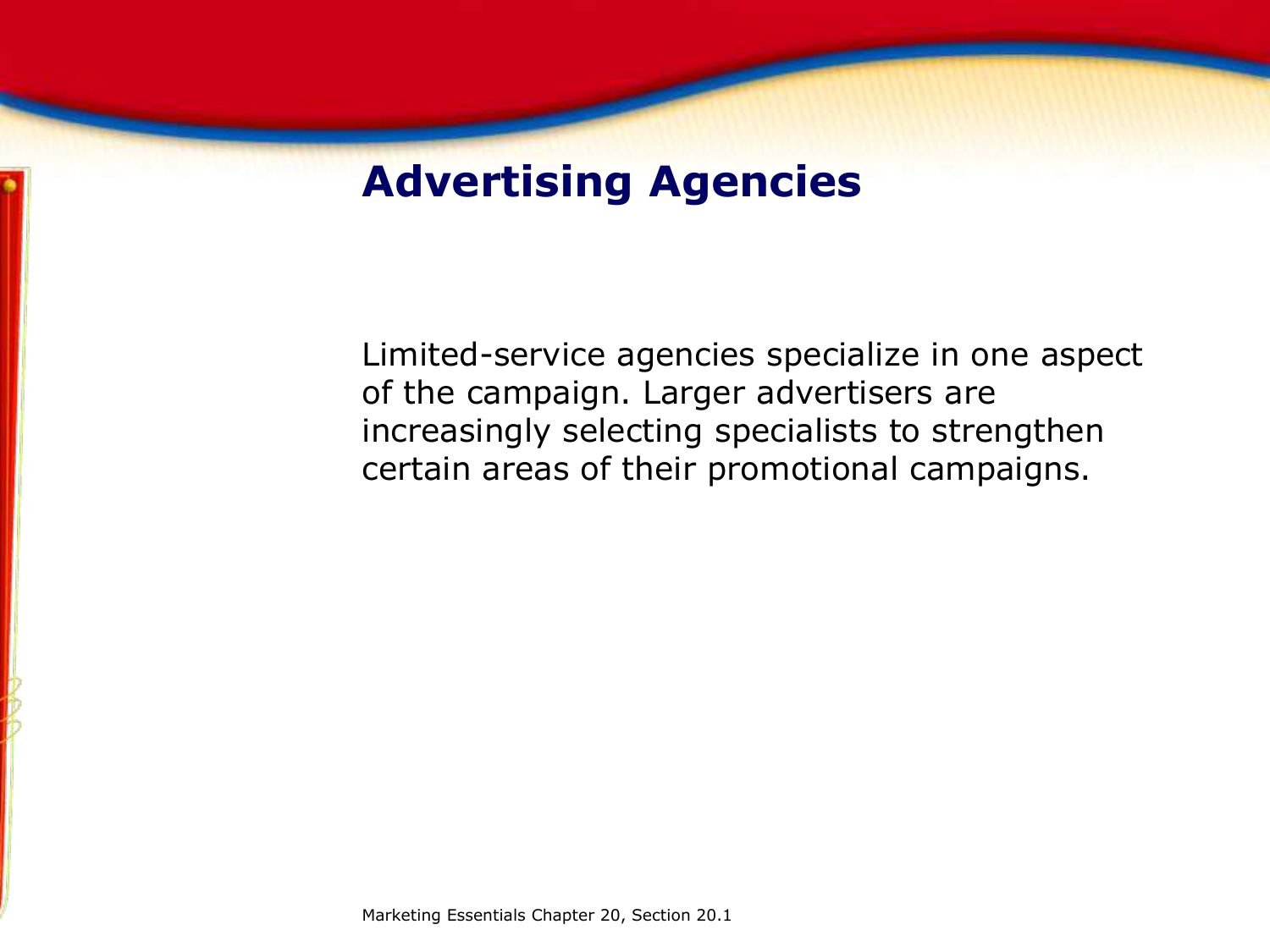## **New Models for Advertising Agencies**

New models for agencies include business formats such as:

- Creative boutiques
- Project team agencies
- Virtual agencies

A creative boutique is a specialized service agency that helps with creative production.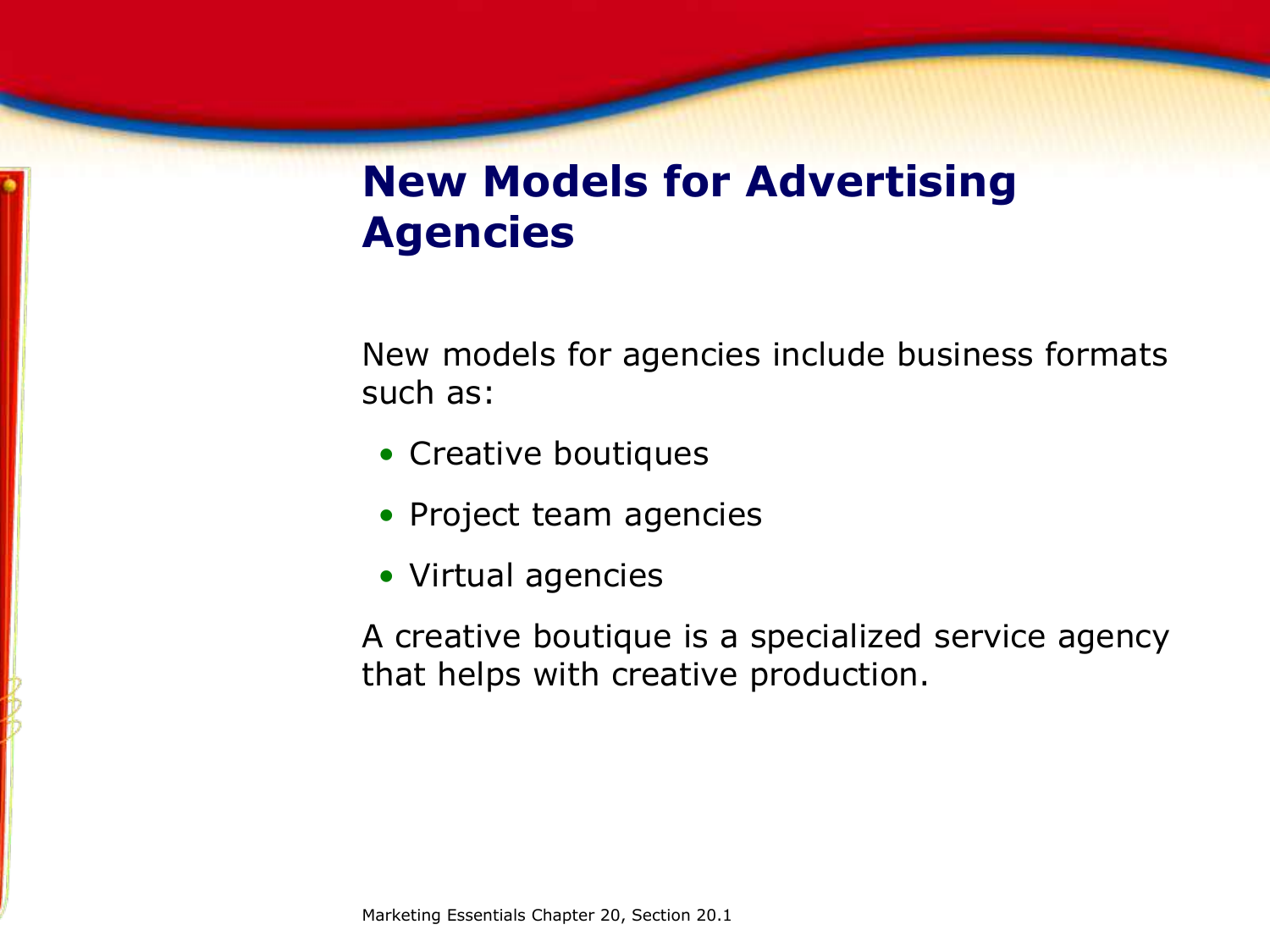## **New Models for Advertising Agencies**

Project team agencies provide copywriting, creative execution, and media placement without the overhead of a larger agency.

A virtual agency is one individual who coordinates the work of a network of experienced freelancers.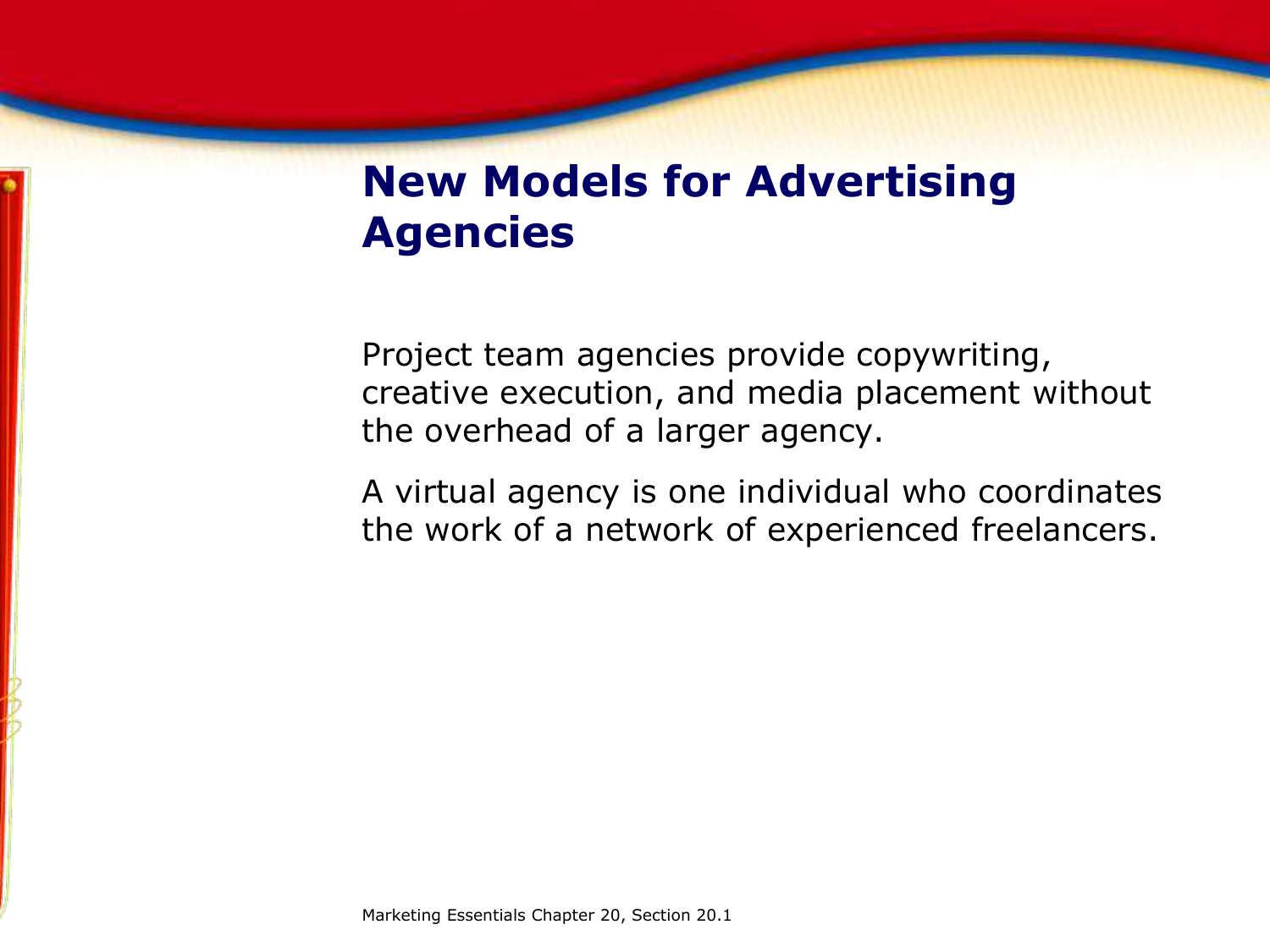## **Developing Print Advertisements**

Print advertisements have four key elements:

- Headline
- Copy
- Illustrations
- Signature

Some ads also include a company slogan.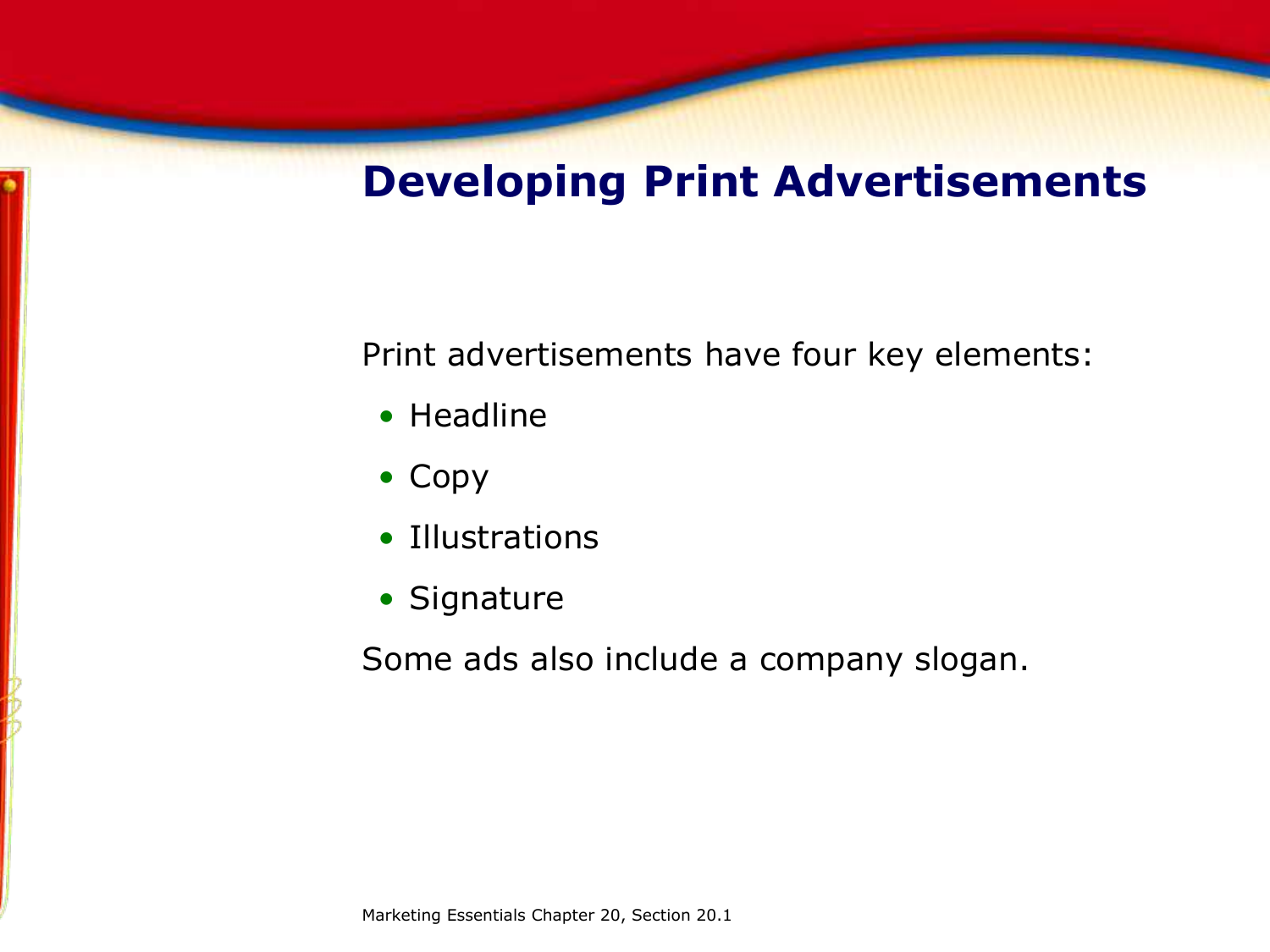## **Headline**

#### **headline**



The phrase or sentence that captures the readers' attention, arouses their interest, and entices them to read the rest of the ad.

The **headline** 4 is the phrase or sentence that attracts the readers' attention to a product or service. A headline should also lead readers into the ad's illustration and make them want to read the copy.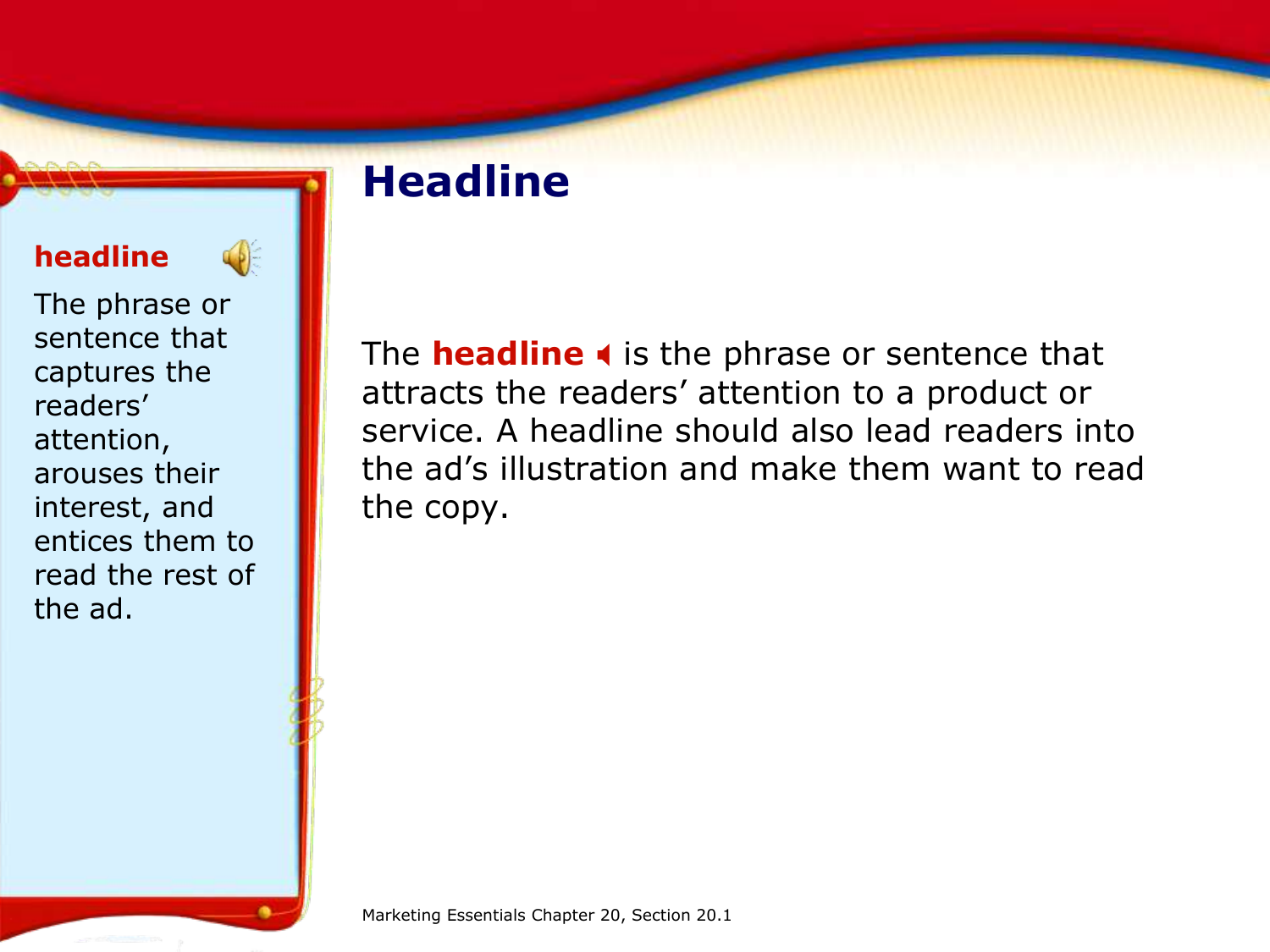## **Headline**

Before writing a headline, a copywriter must know the needs of the target market, including matters concerning:

- Price and delivery
- Performance and reliability
- Service and quality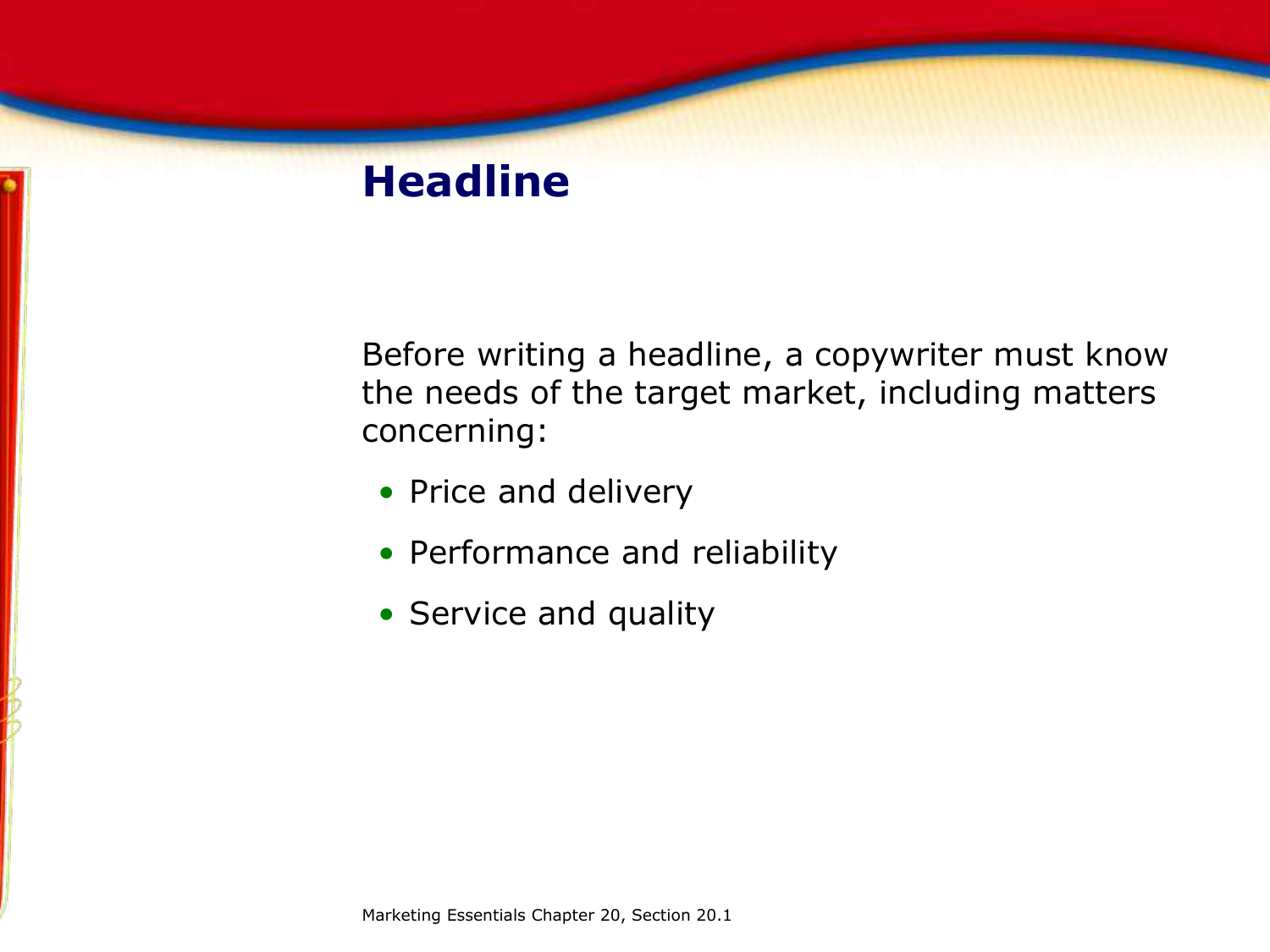## **Headline**

Effective headlines are brief. They identify a benefit of the product or service and stress those benefits by making promises, asking questions, posing challenges, or using testimonials.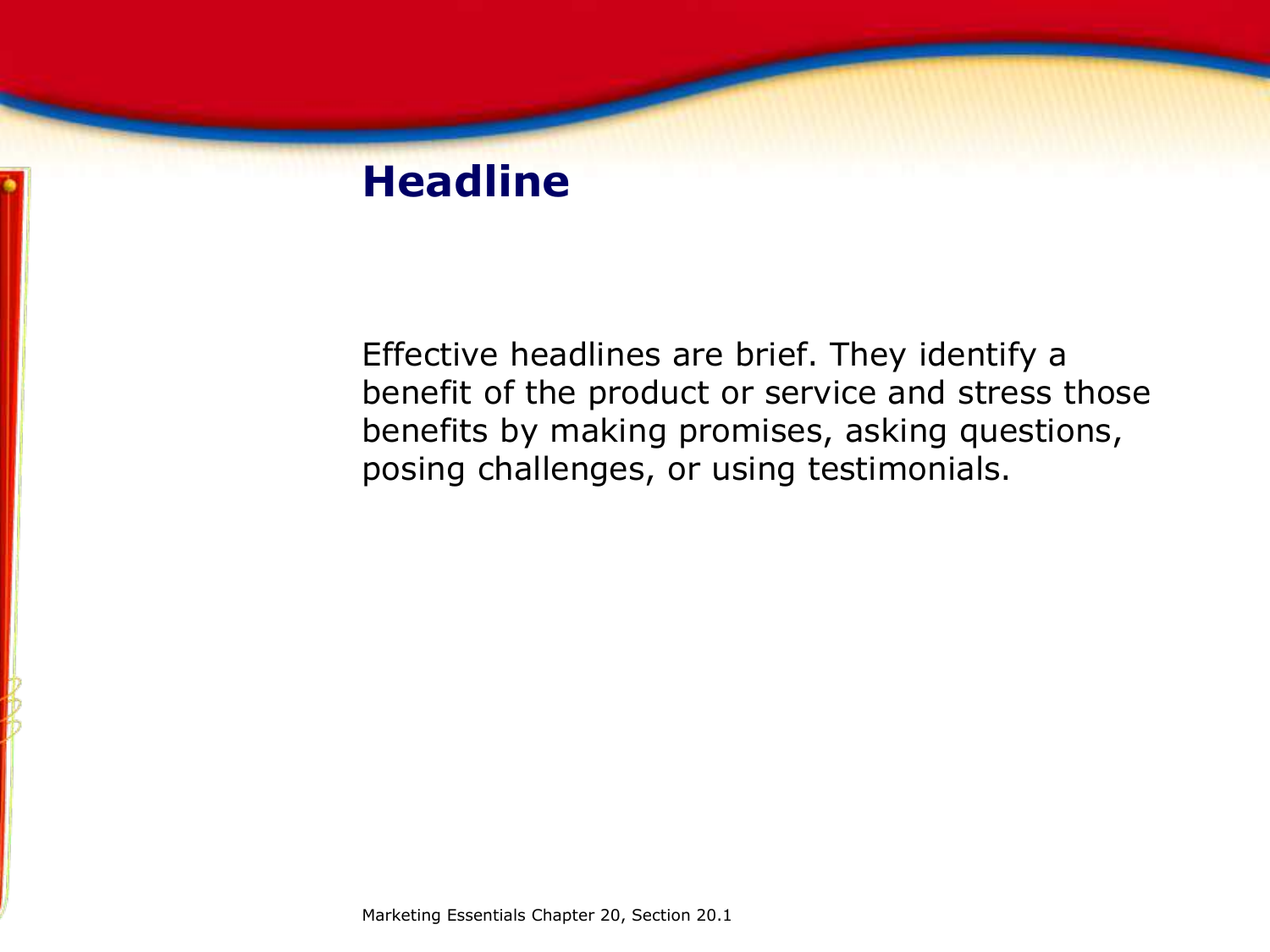## **Copy**

#### **copy**

The selling message of a written advertisement.

 $\bigcirc$ 

The  $copy \triangleleft$  is the selling message of a written advertisement. It details how the product or service meets the customer needs. It should:

- Be personal and friendly
- Be simple and direct
- Appeal to the senses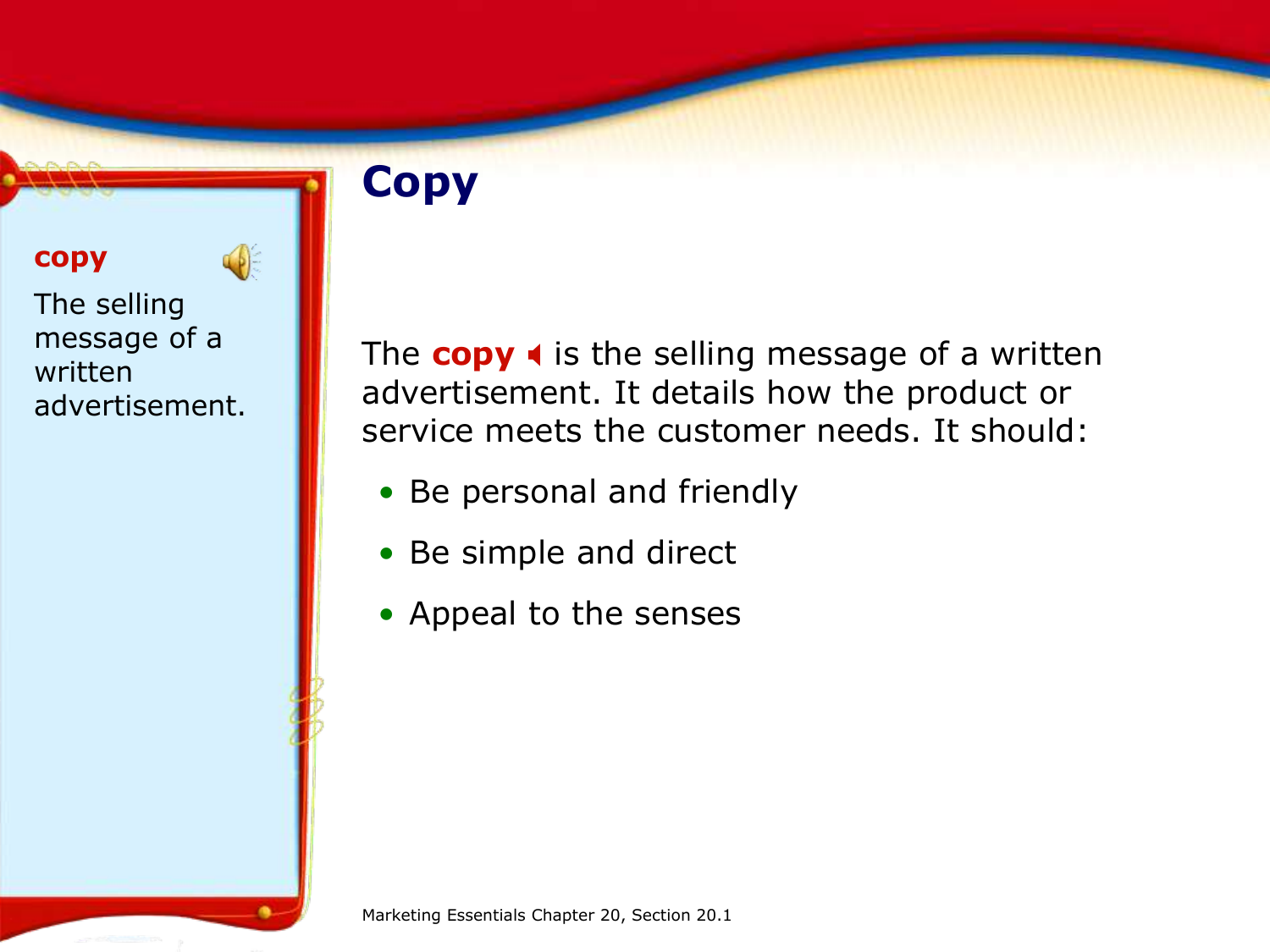

## **Copy**

- Answer questions about the product using facts
- Add desire and urgency to the ad
- Provide a personal call to action now or in the near future

An ad should use simple and direct copy.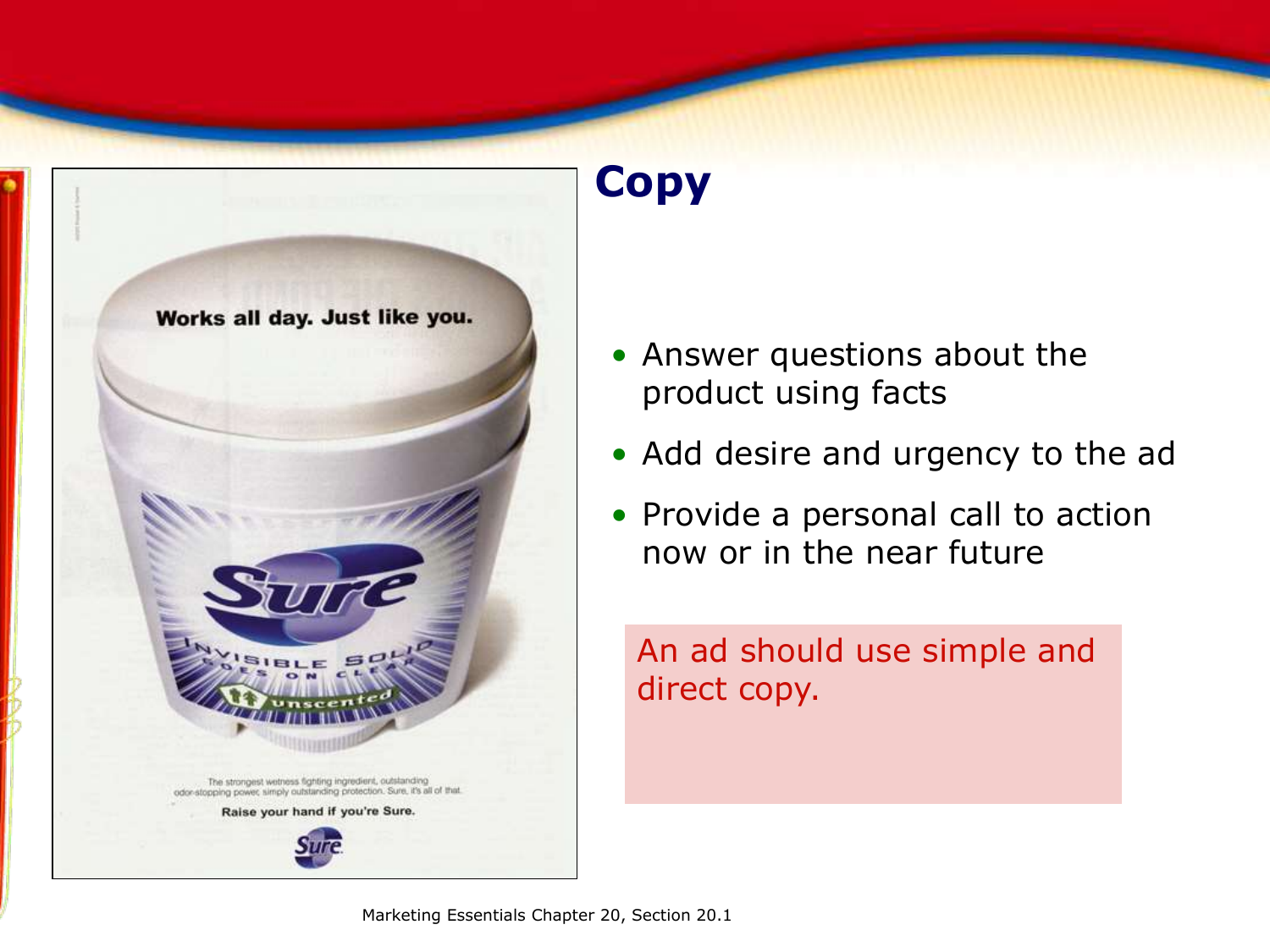#### **illustration**

 $\left(\frac{1}{2}\right)$ 

The photograph, drawing, or other graphic elements used in an advertisement.



Images, stock drawings, and photographs used in print advertisements. The **illustration I** is the photograph, drawing, or other graphic elements used in an ad. It should attract and hold attention and encourage action.

**Clip art 4** takes the form of images, stock drawings, and photographs. Clip art is often used for print advertisements.

**Illustration**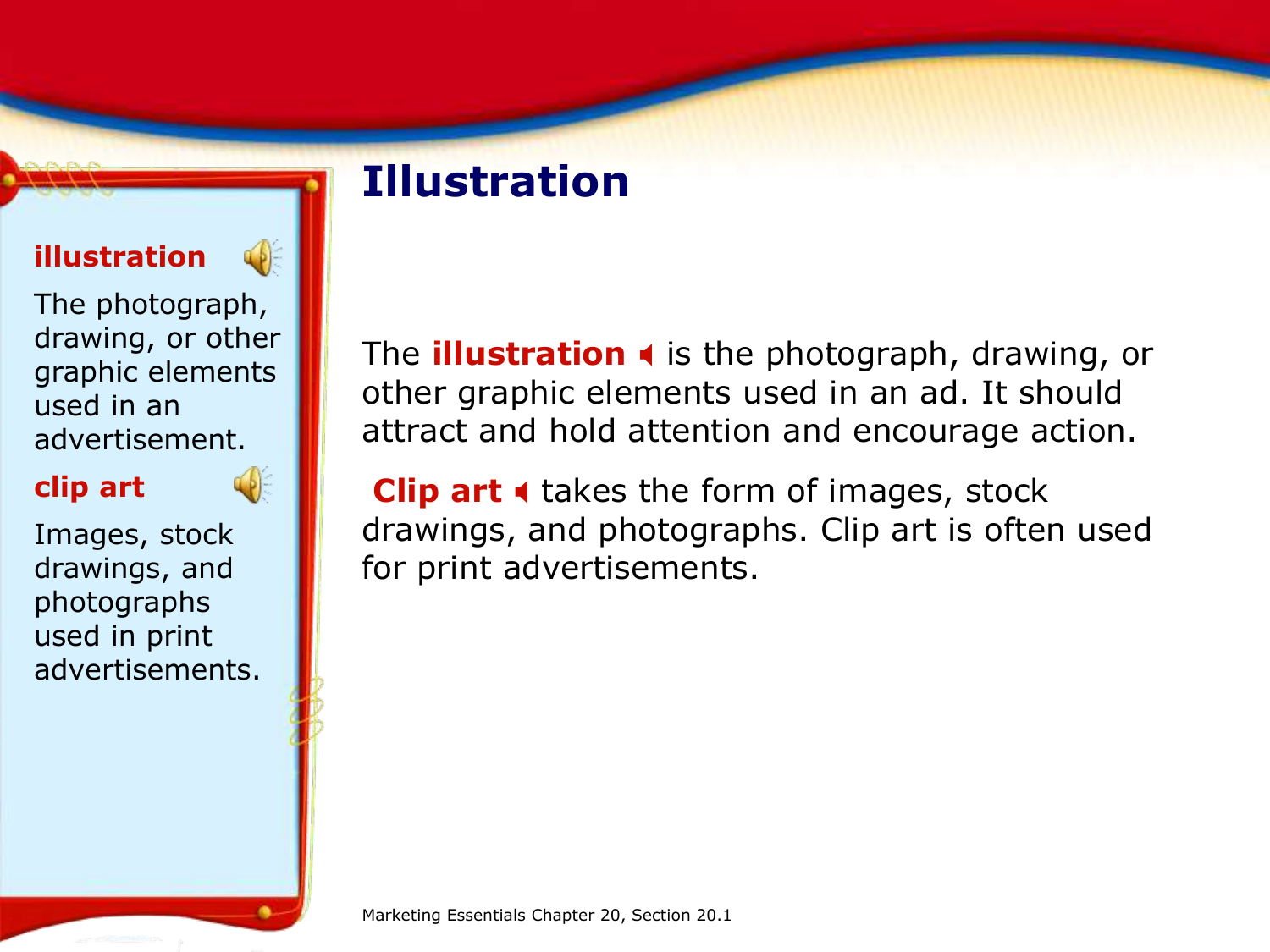

#### **BRED TO BE LOW.**

You can't feel at one with the road if you're nowhere near the road. That's the idea behind the new Harley-Davidson" Sportster" 883 Low. Twenty-six inches is all that stands between you and the earth rolling by. Which simply means you're on one agile. street-gobbling machine. And although it was born with the short gene, it's loaded with all that makes a Harky" a Harley. Call 1-800-588-2743 for a dealer or visit www.harley-davidson.com. IT'S TIME TO RIDE. Designation,

## **Illustration**

What elements in this ad entice the viewer or the reader to take a look pay attention?

An ad's illustration should attract and hold the reader's attention.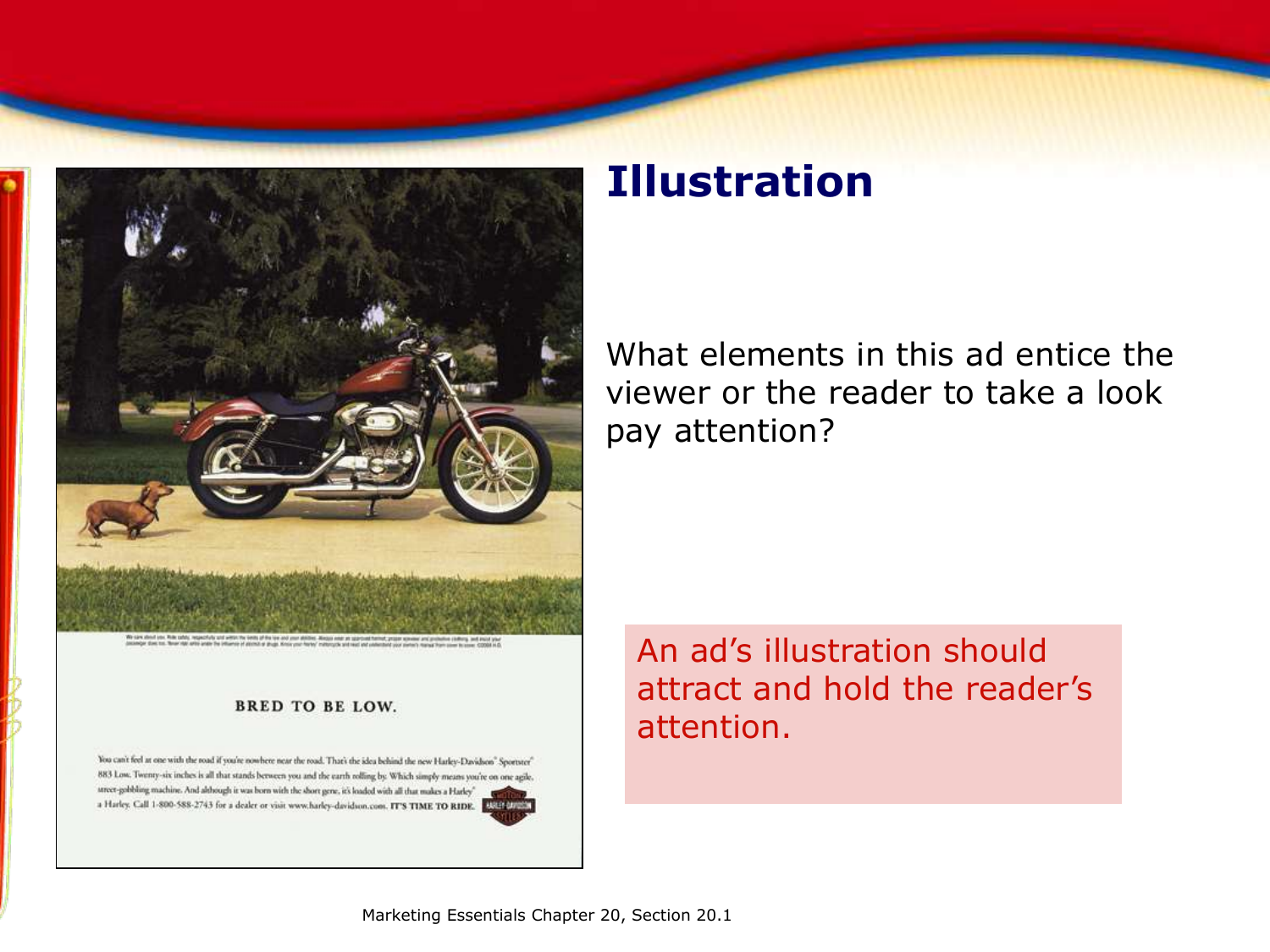## **Signature**

#### **signature**

The distinctive identification for a business; also known as logotype or logo.

 $\left(\frac{1}{2}\right)$ 

The **signature 4**, or logotype (logo), is the distinctive identification symbol for a business. A well-designed signature gets instant recognition for a business.

Marketing Essentials Chapter 20, Section 20.1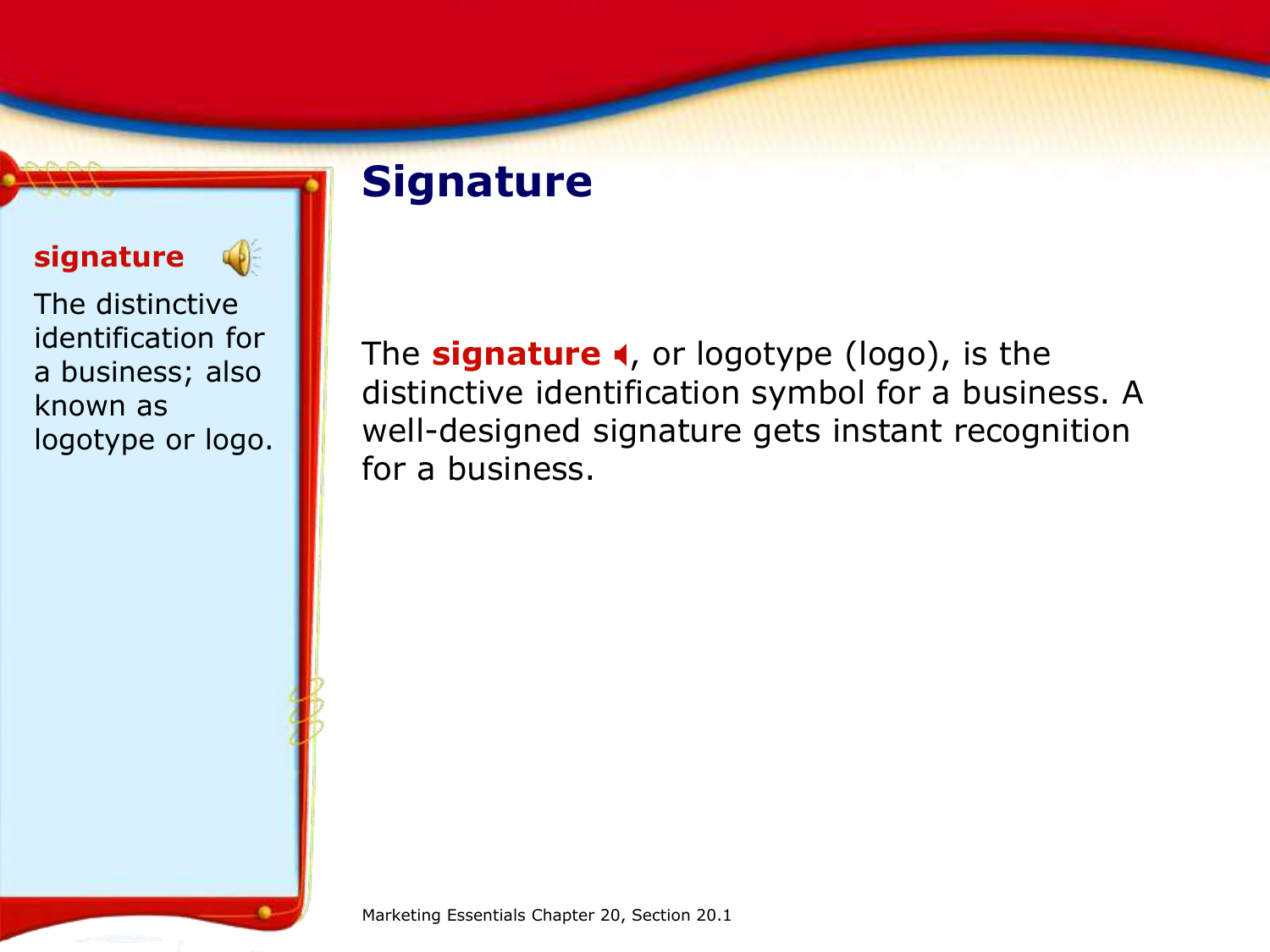## **Signature**

#### **slogan**

A catchy phrase or words that identify a product or company.

A **slogan I** is a catchy phrase or words that identify a product or company. Here are some techniques copywriters use when developing slogans:

- Alliteration uses repeating initial consonant sounds.
- A paradox is a seeming contradiction that could be true.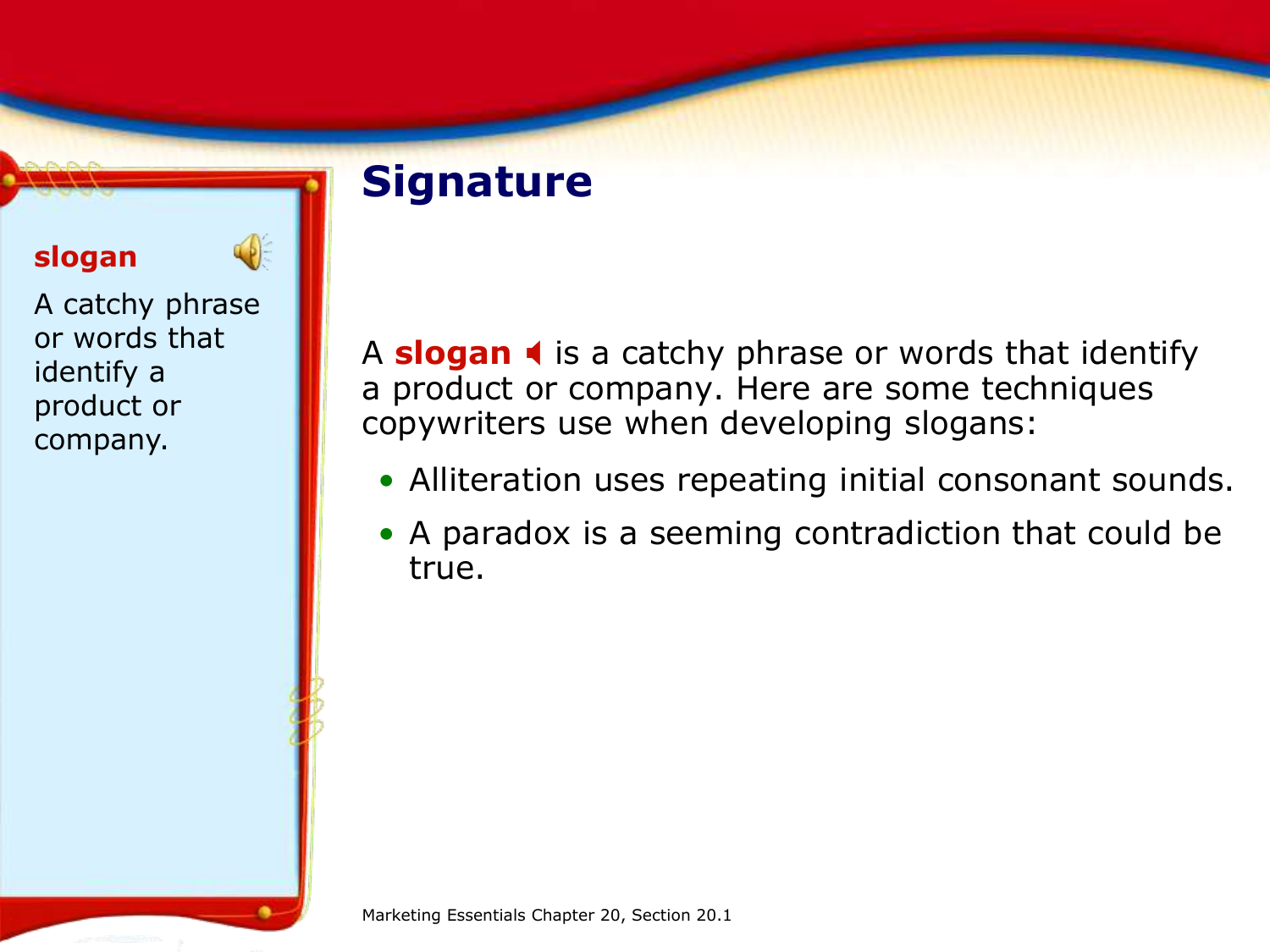## **Signature**

- Rhyme uses rhyming words or phrases.
- A pun is a humorous use of a word that suggests two or more of its meanings or the meaning of a similarly-sounding word.
- A play on words cleverly uses words to mean something else.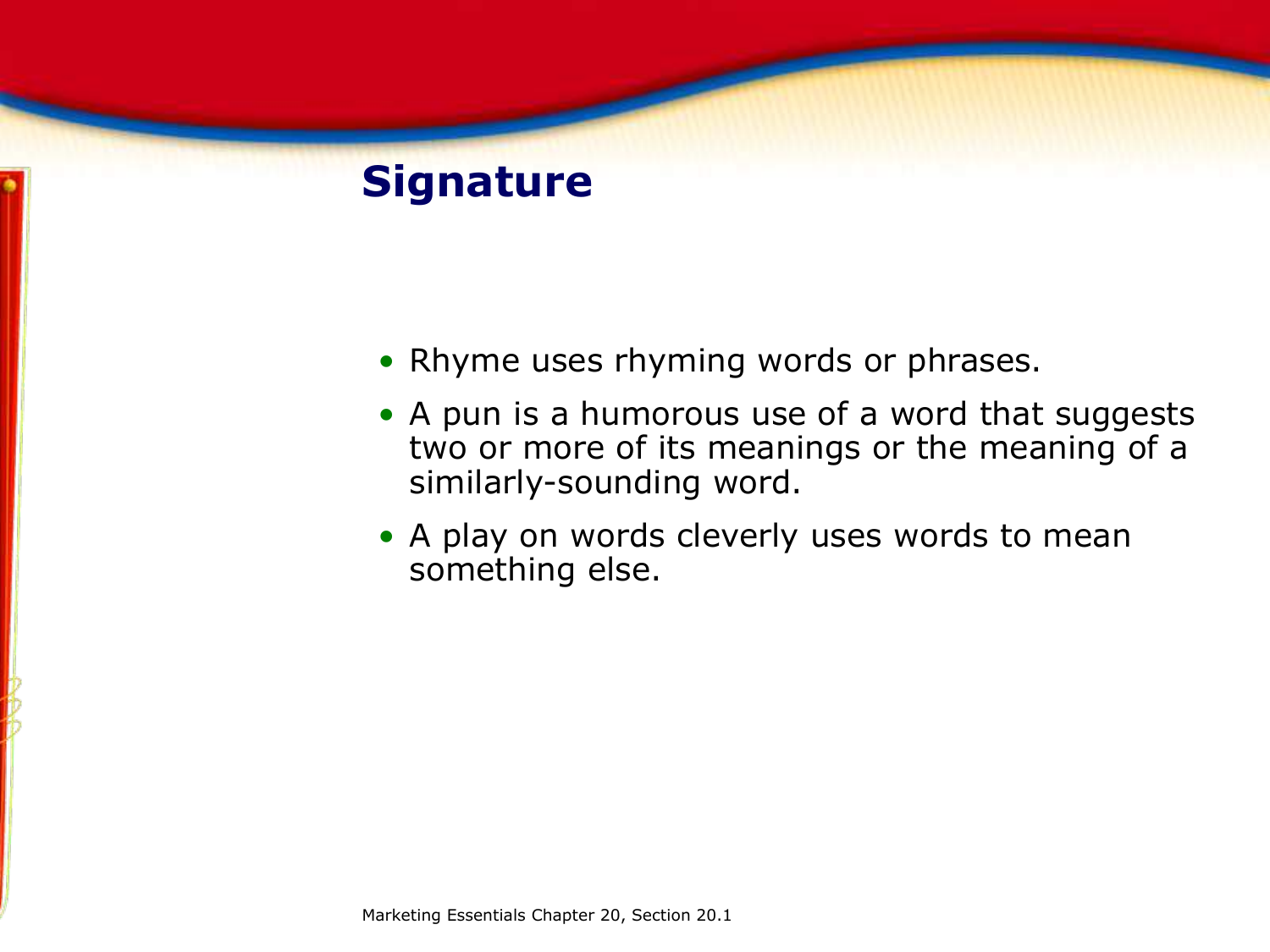

 $a \wedge a$ 



VVVV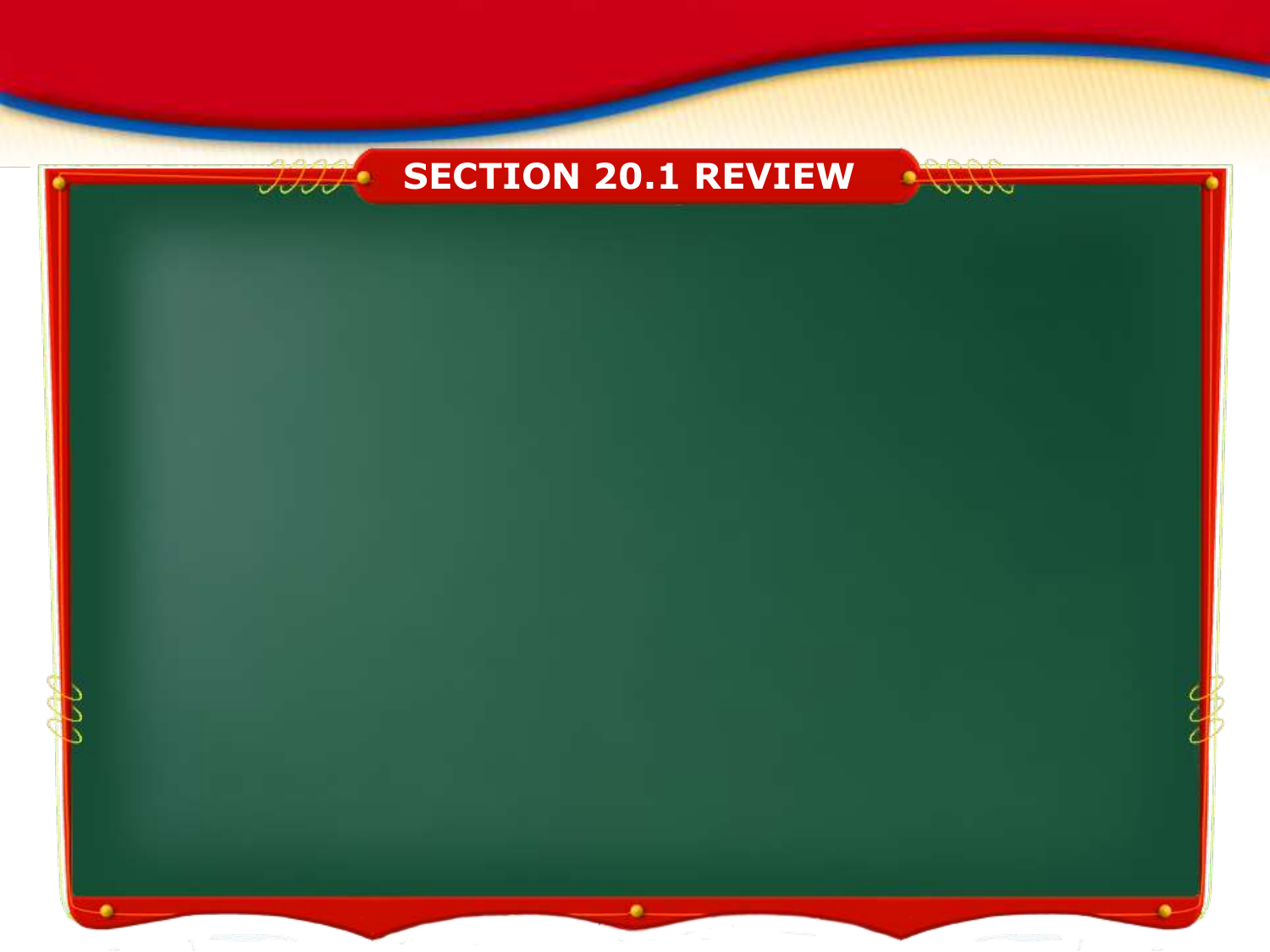



- click twice to continue -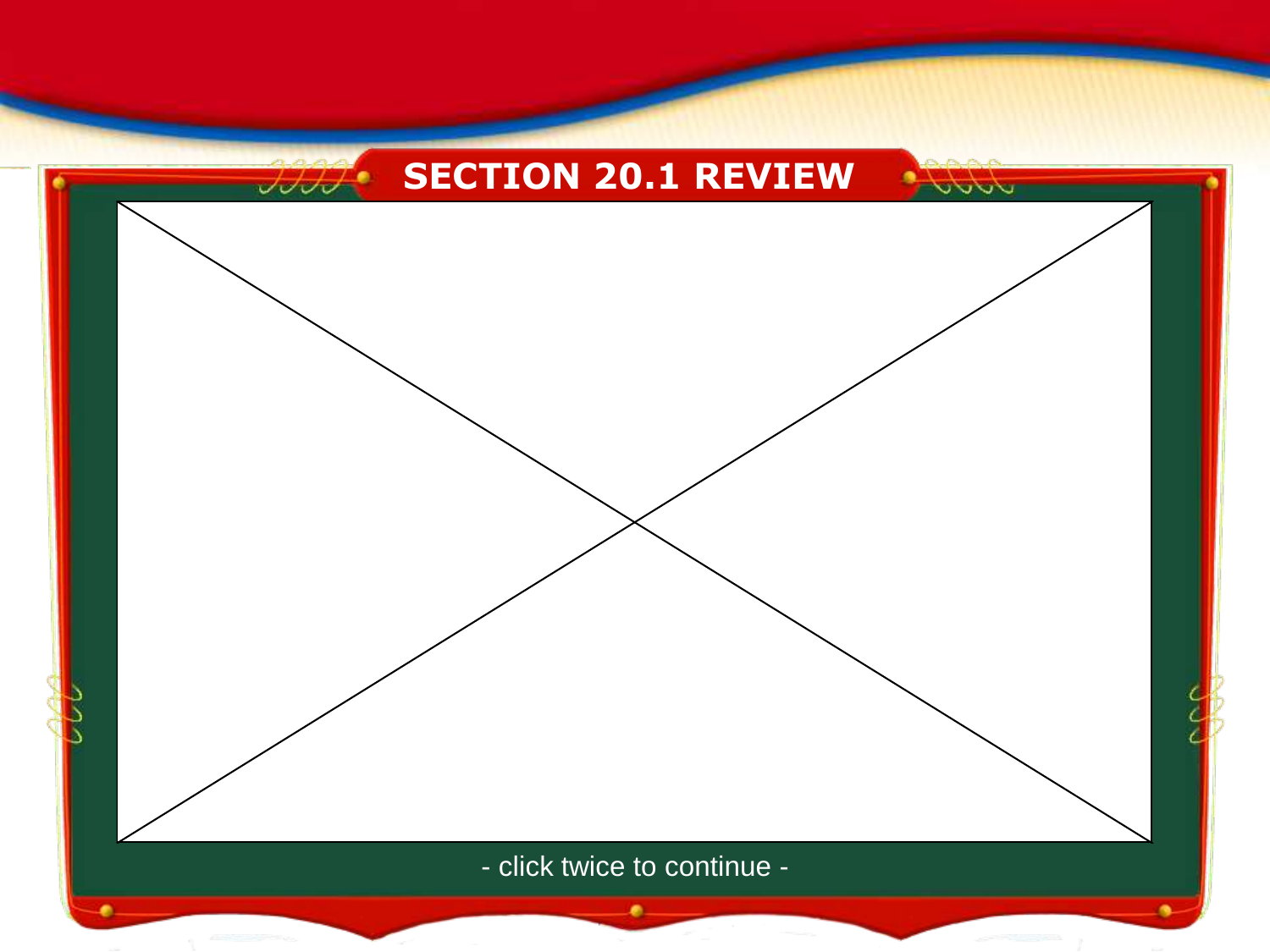## **Advertising Layout**

**Key Terms ad layout advertising proof** 

#### **Objectives**

- Explain the principles of preparing an ad layout
- List advantages and disadvantages of using color in advertising
- Describe how typefaces and sizes add variety and emphasis to print advertisements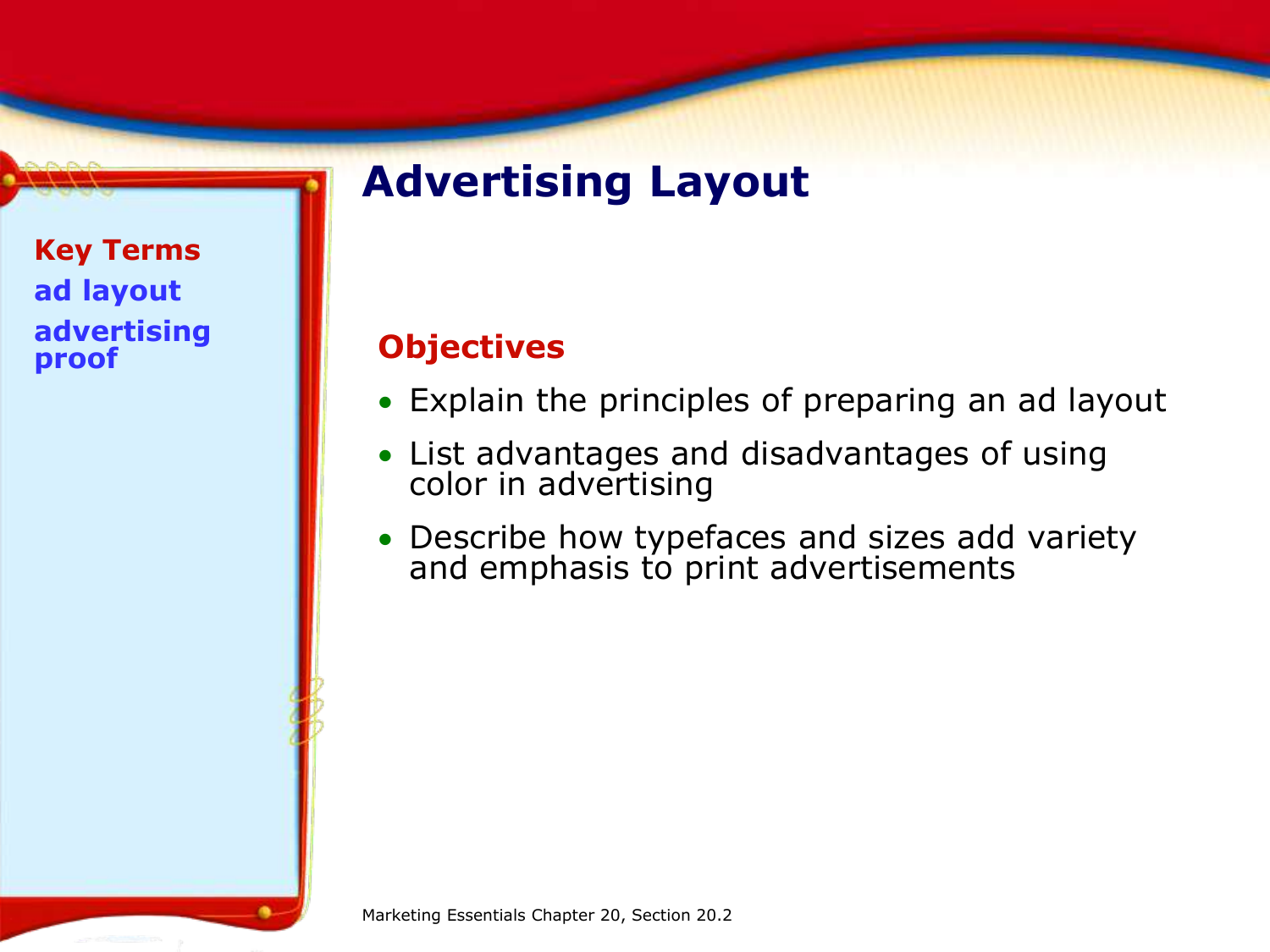## **Advertising Layout**

#### Graphic Organizer

Use a chart like this one to take notes on the principles of ad design.

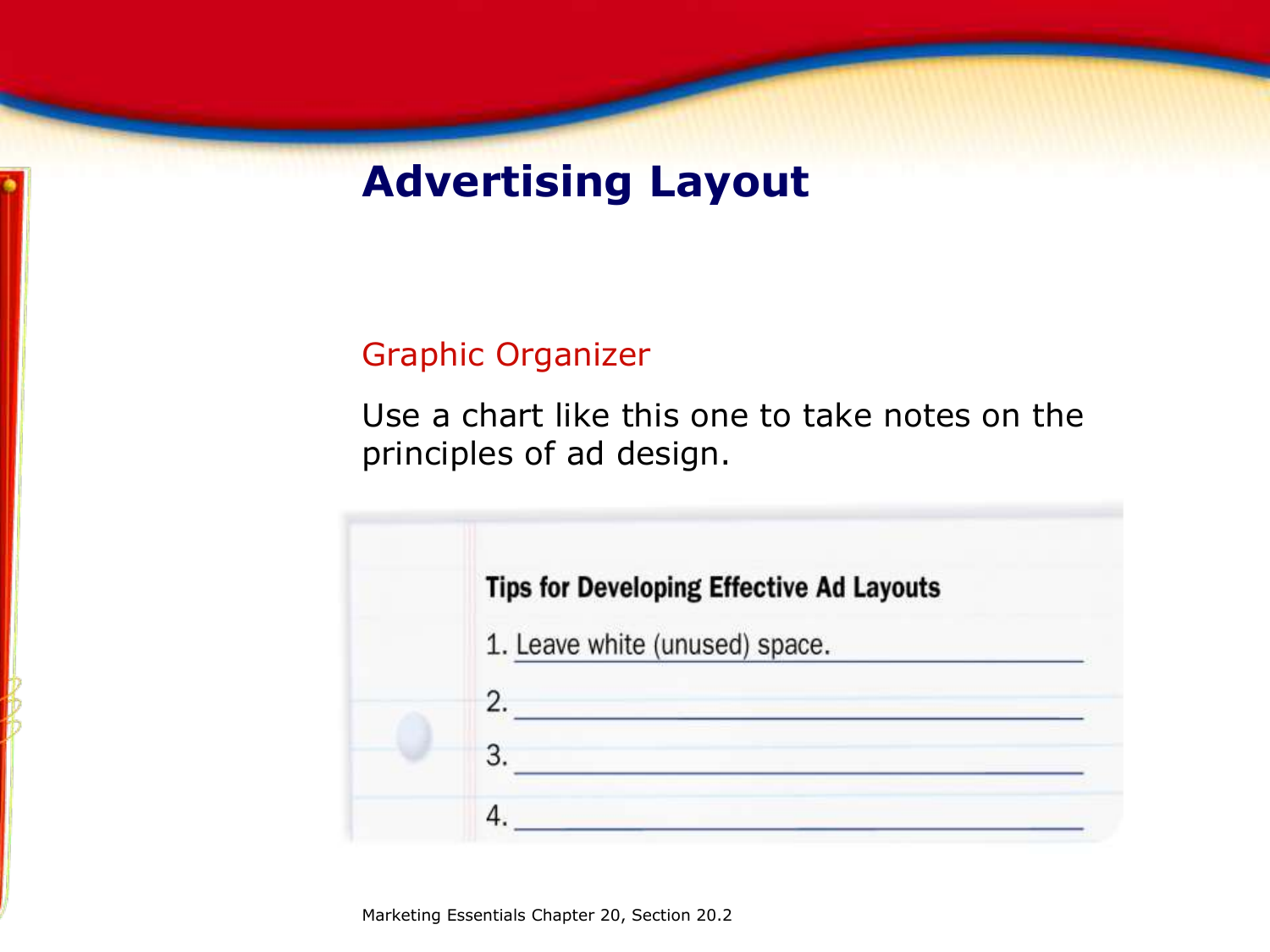#### **ad layout**

A sketch that shows the general arrangement and appearance of a finished ad.

 $\bigcirc$ 

## **Developing Print Advertising Layouts**

An **ad layout**  $\triangleleft$  is a sketch that shows the general arrangement and appearance of a finished ad. It clearly indicates the position of the:

- Headline
- Illustration and copy
- Signature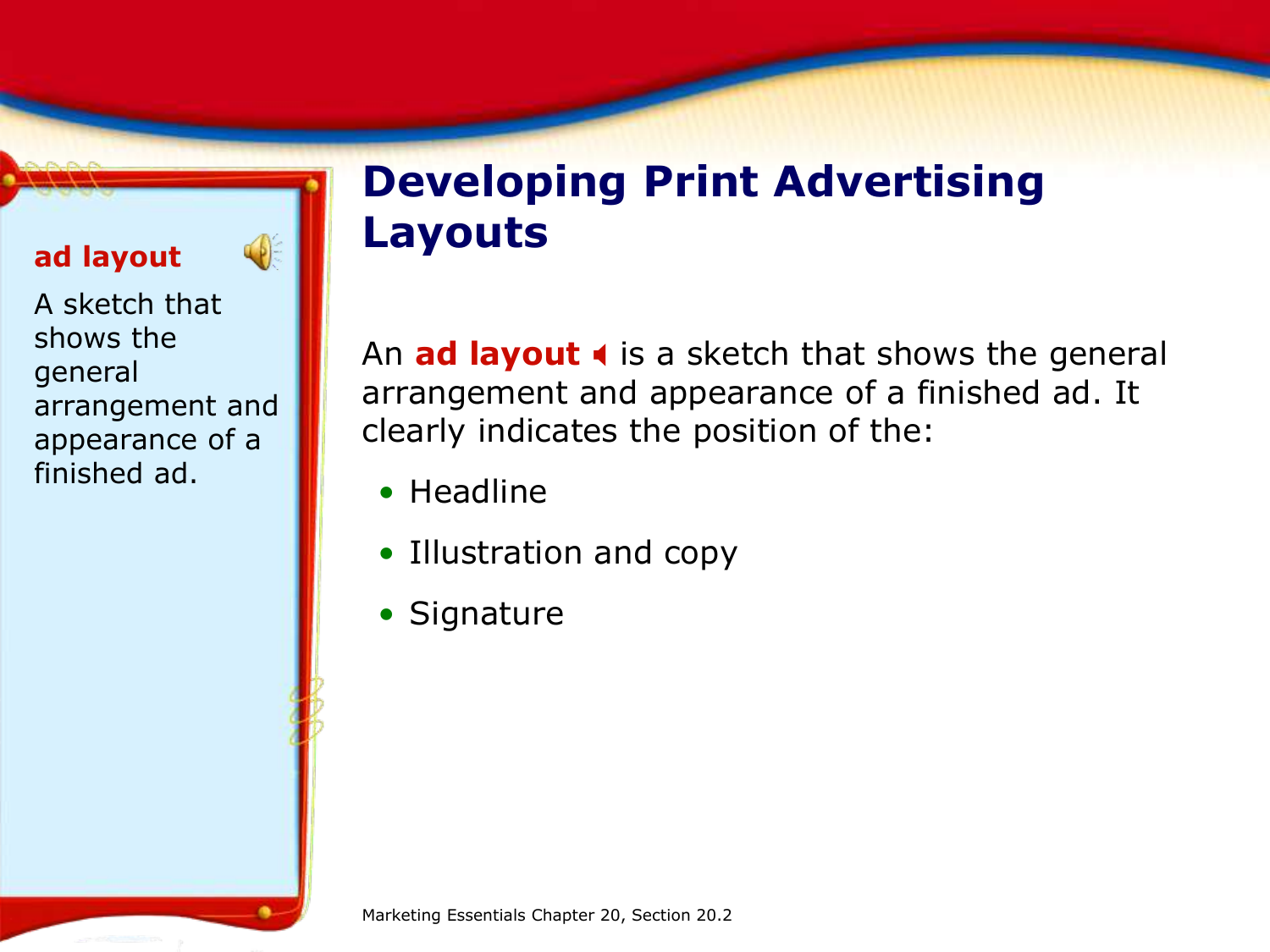## **Components of Effective Ad Layouts**

Ad layouts should be prepared in exactly the same size as the final advertisement. The illustrations should grab attention through size, humor, or dramatic content.

The best ads contain a focal point and lines of force that guide the viewer through the copy.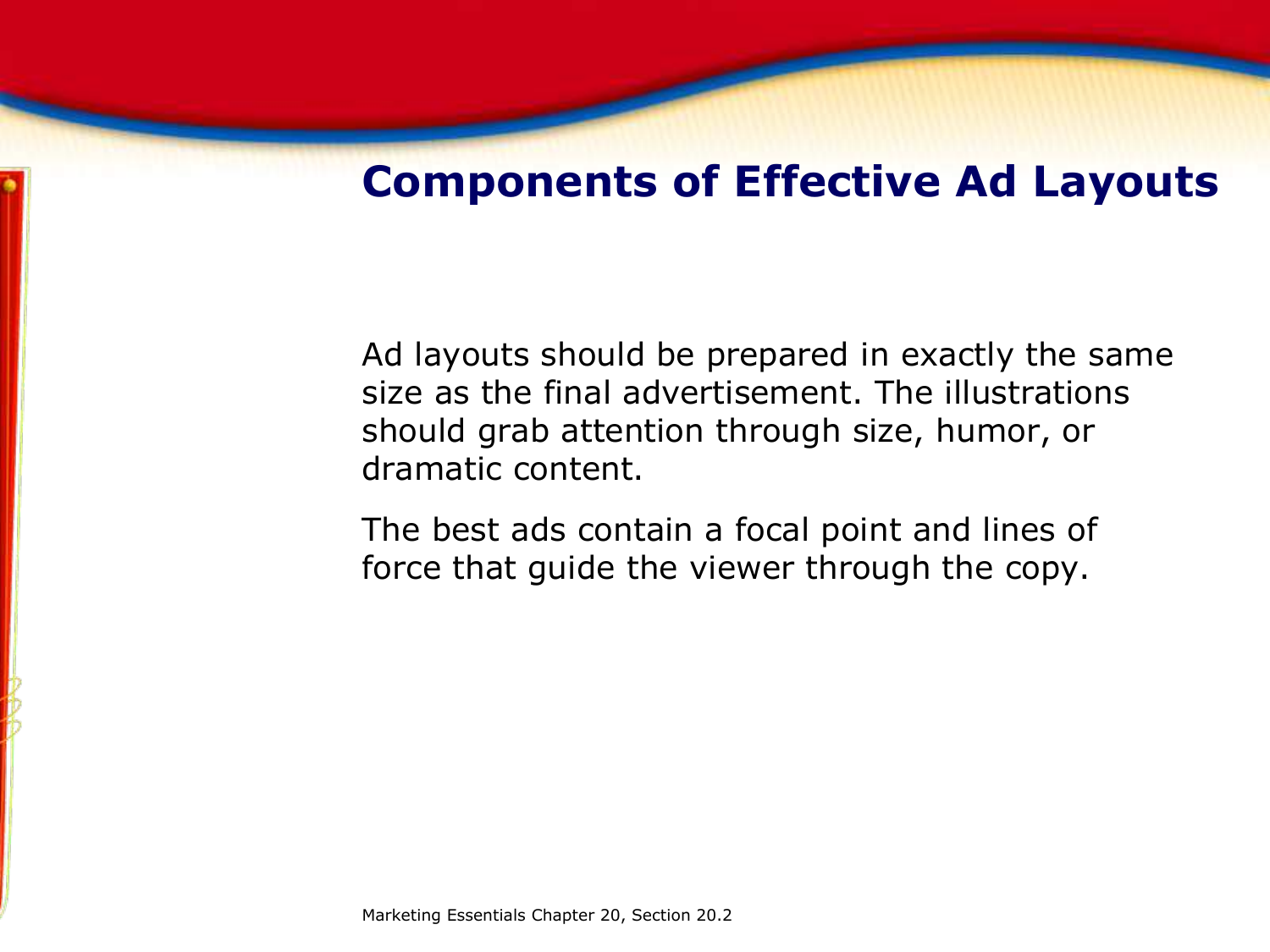## **Using Color In Print Advertisements**

A color ad is usually more realistic and visually appealing and commands the reader's attention more than a black-and-white ad does.

Although color ads are more expensive than blackand-white ads, studies have they are more costeffective.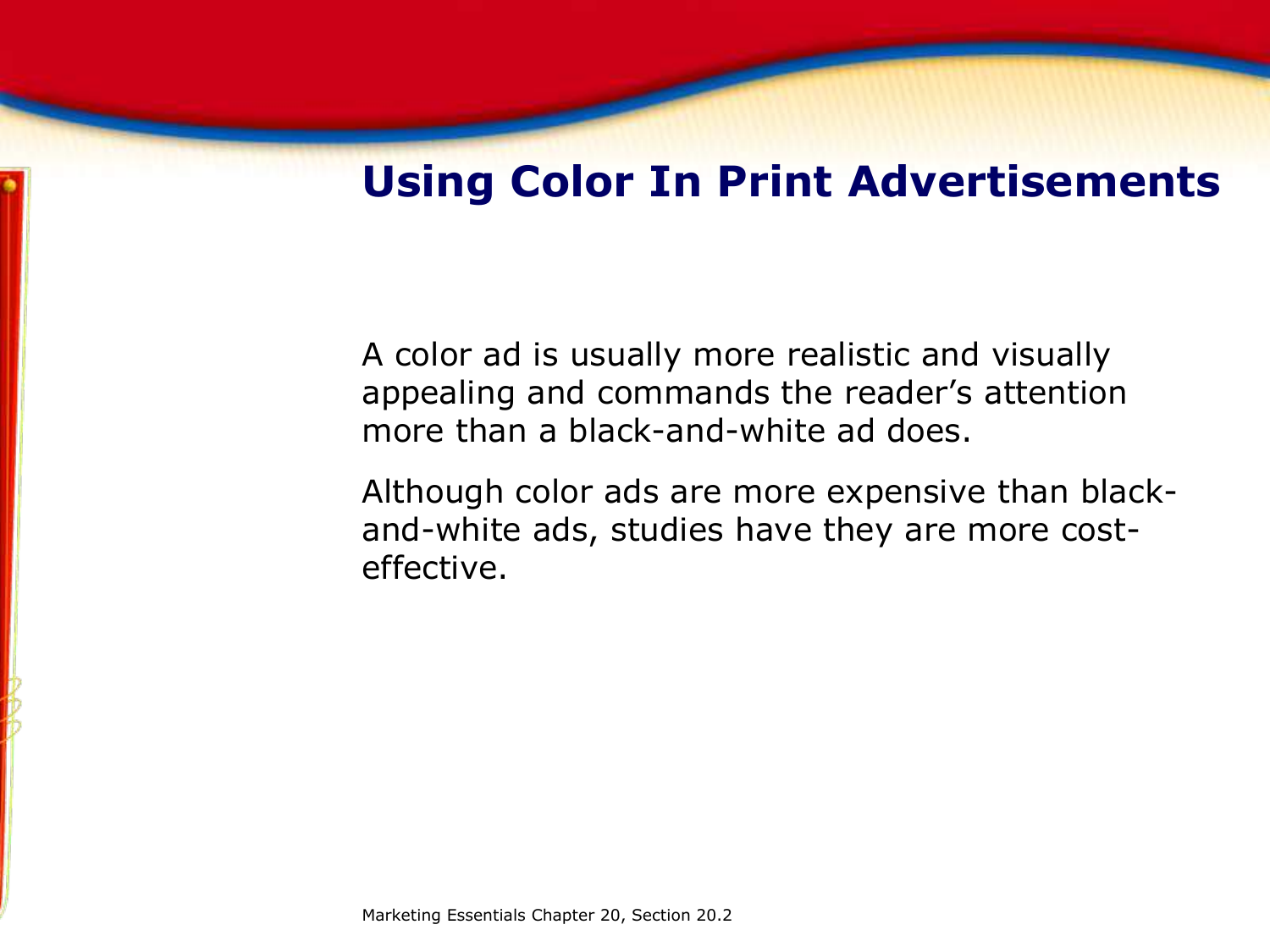## **Using Color In Print Advertisements**

Be sure to choose colors appropriate to the mood of your ad. Also, consider the fact that colors have different meanings in different cultures.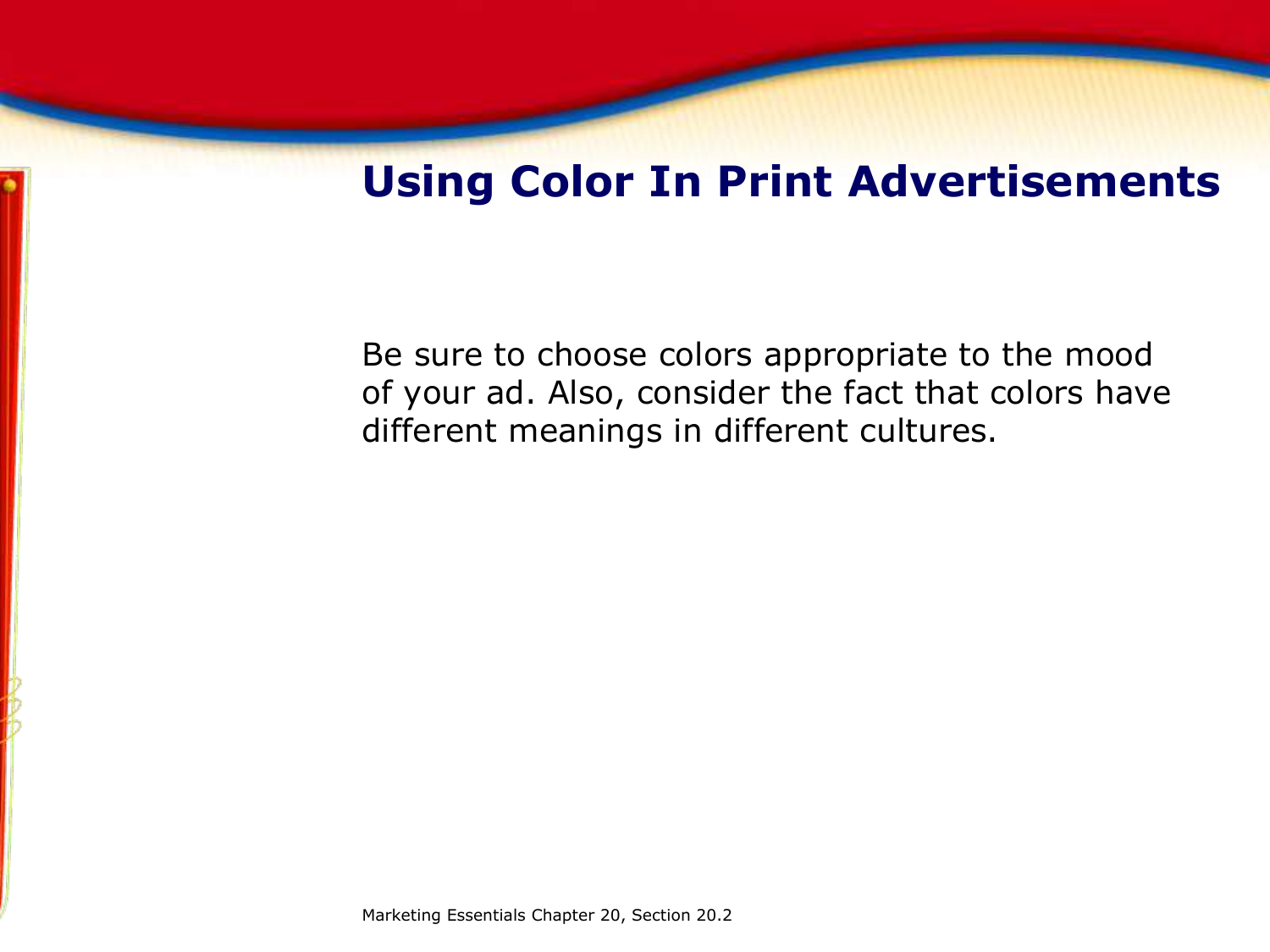## **Selecting Typefaces and Type Sizes for Print Advertisements**

The look and appearance of the type is called the typeface. A complete set of letters in a specific size and typeface is called a font.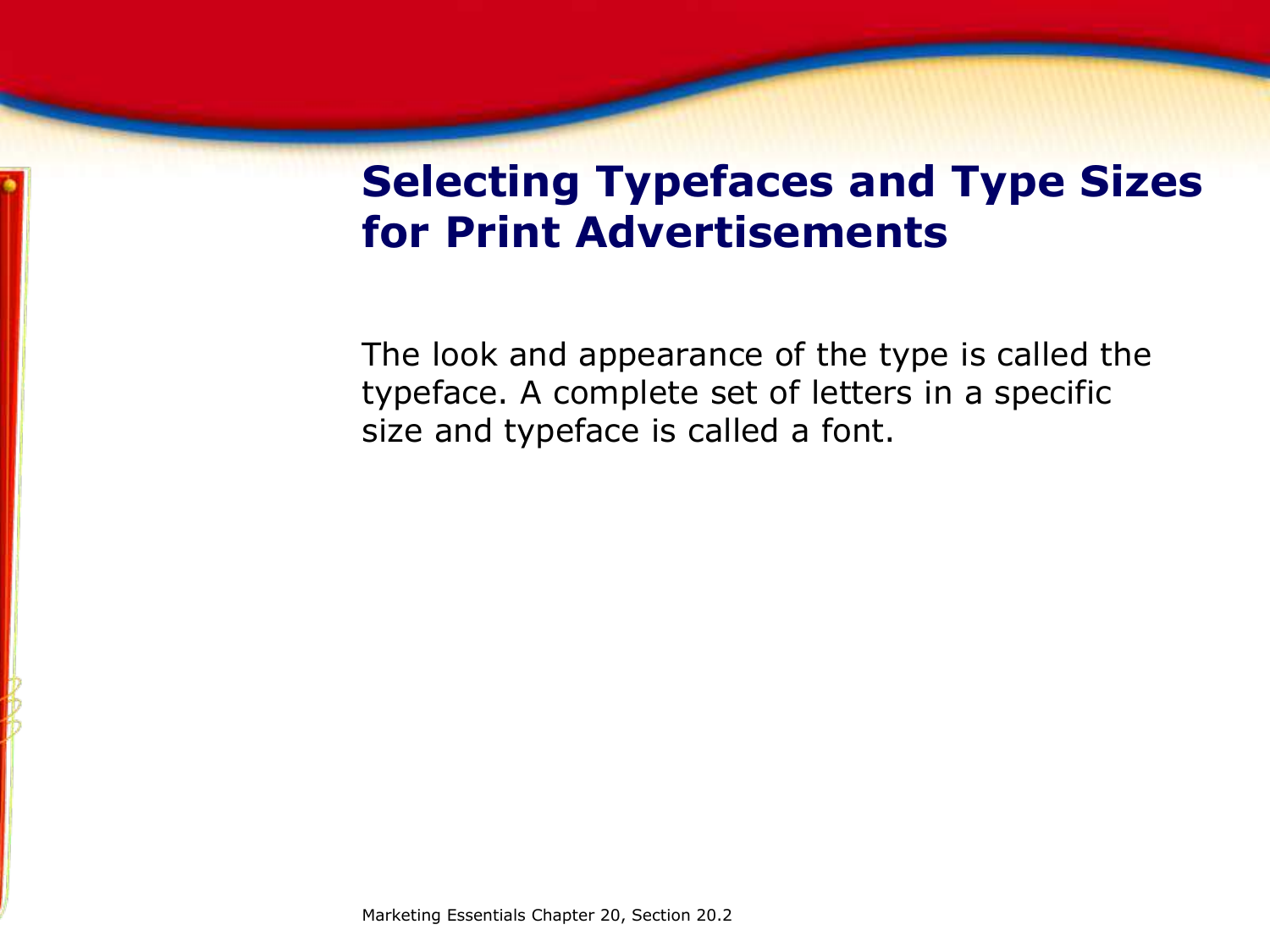## **Selecting Typefaces and Type Sizes for Print Advertisements**

The appearance of the typeface affects the entire character of an advertisement. It is important that the font is large enough to read.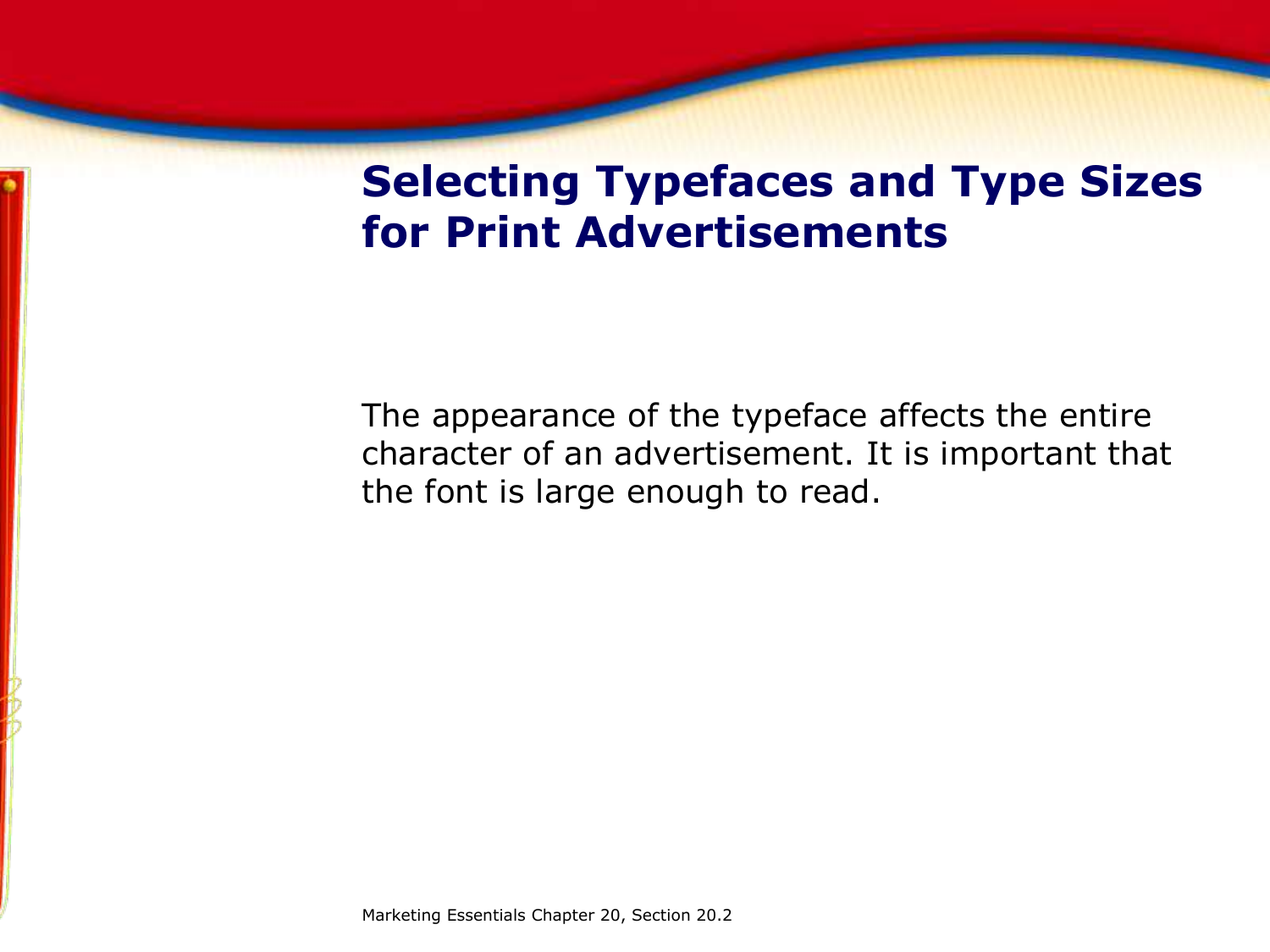## **Checking Advertising Proofs**

### **advertising proof**

A representation of an ad that shows exactly how it will appear in print.

 $\left( \begin{array}{c} 1 \\ 0 \end{array} \right)$ 

When advertisements are first created, an **advertising proof 4** is developed. It shows exactly how an ad will appear in print. To evaluate a proof, an advertiser will consider these criteria:

- The ad should stand out next to other ads.
- The layout should look clean and uncluttered.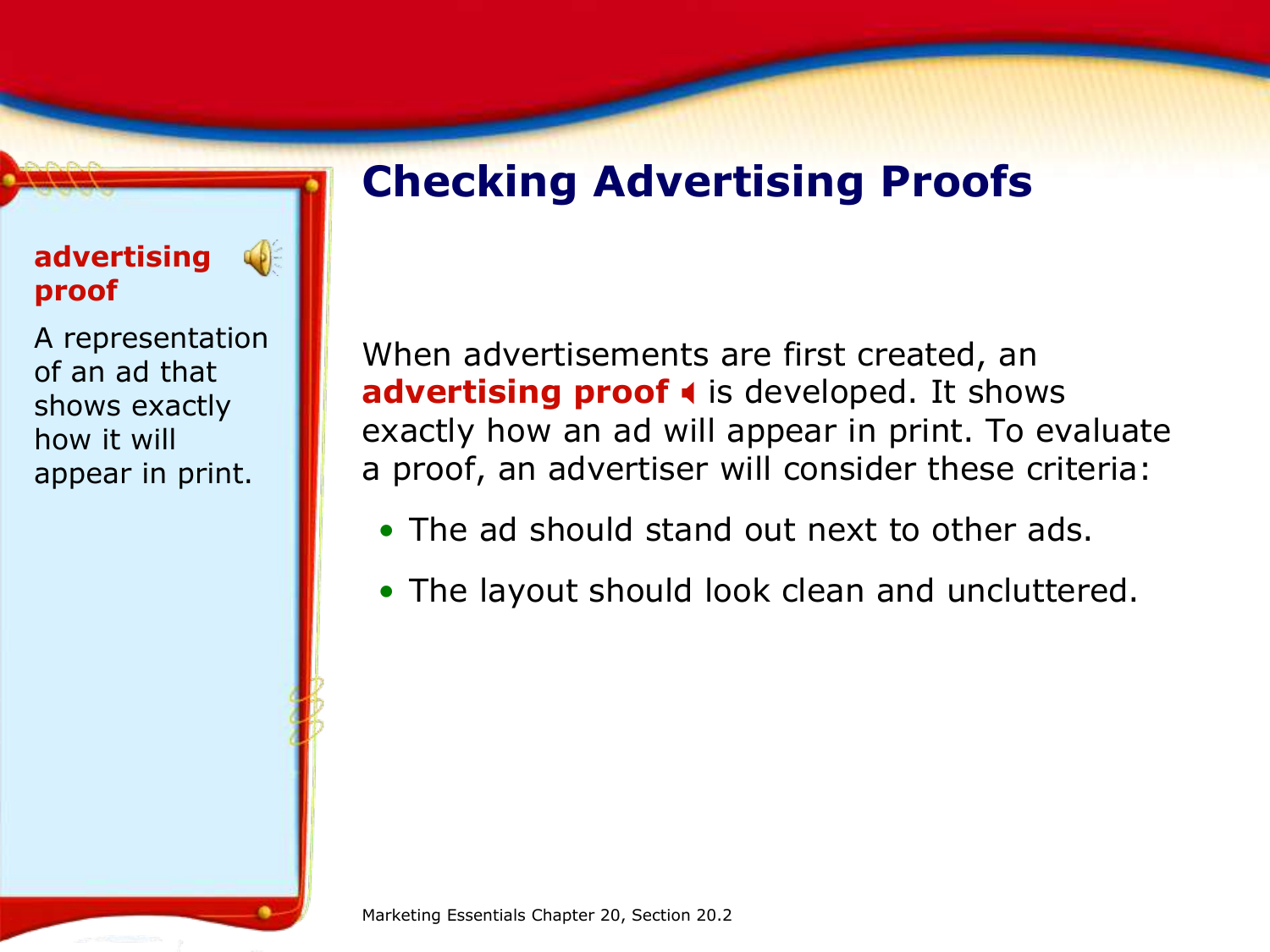## **Checking Advertising Proofs**

- The font needs to be easy to read and help to emphasize the company's message.
- The signature should be apparent and distinctive.
- The intended message and image projected must be appropriate for the target audience.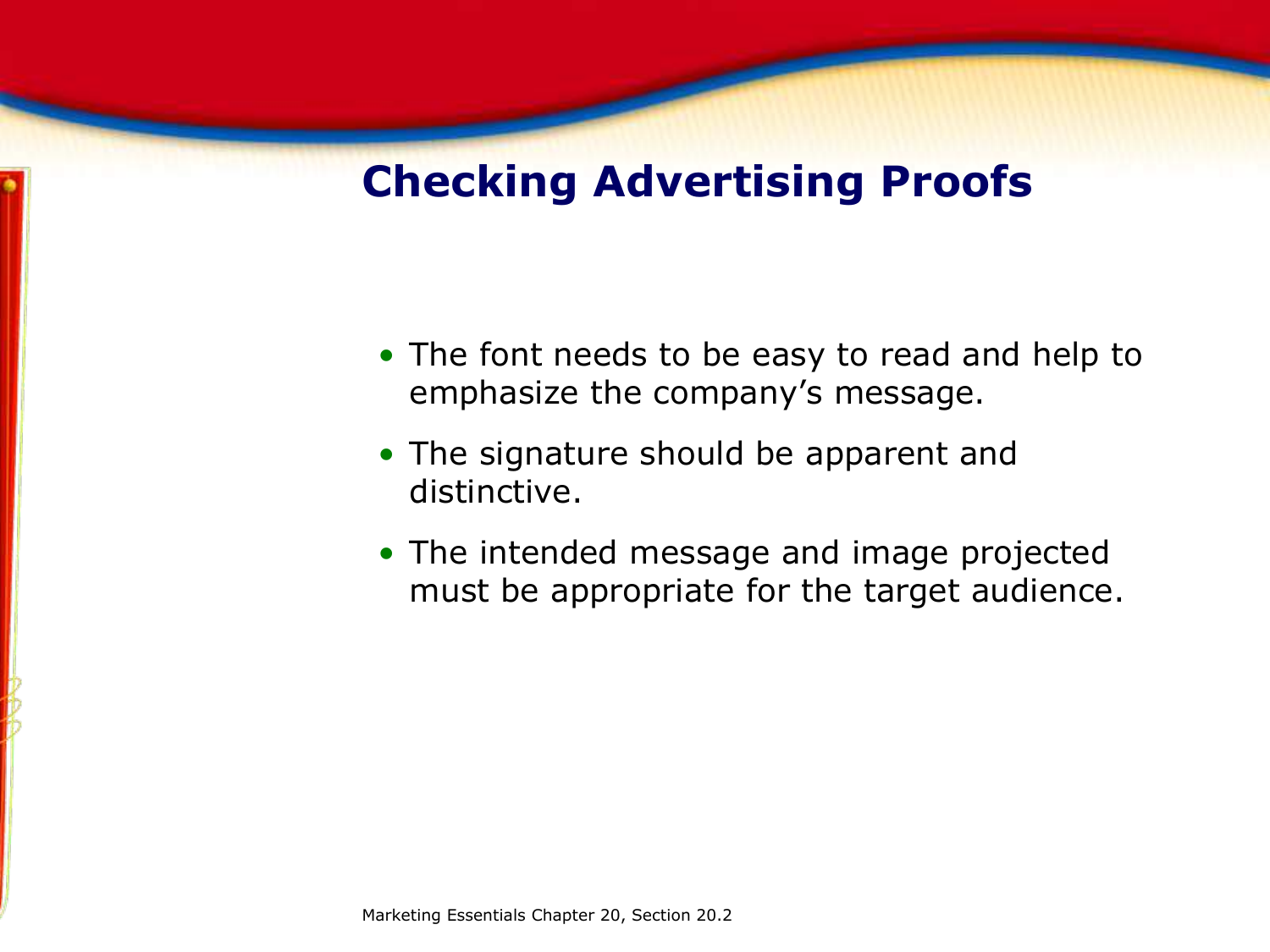## **SECTION 20.2 REVIEW**

VVVV

 $a \wedge a$  $JJJJ$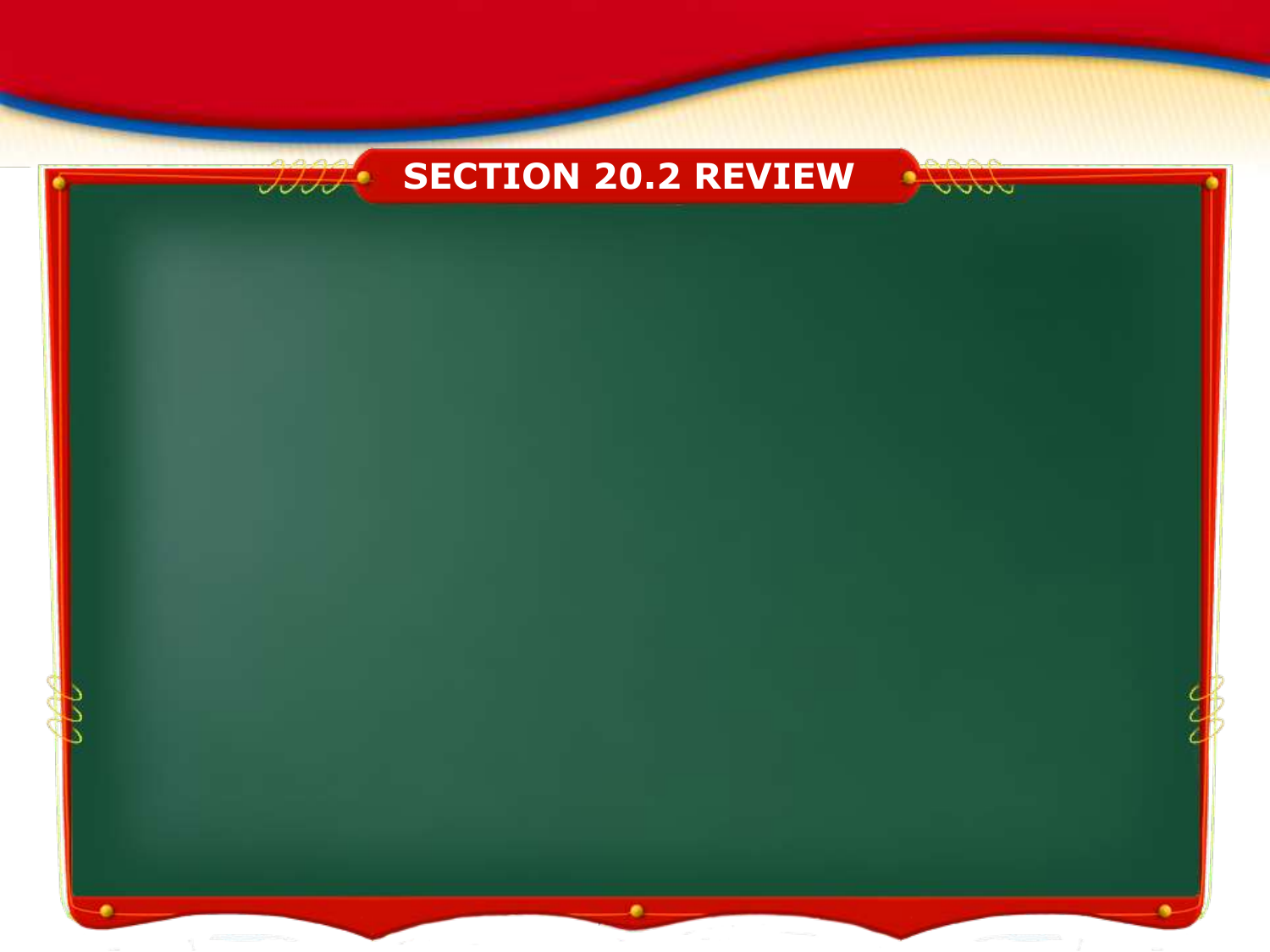



- click twice to continue -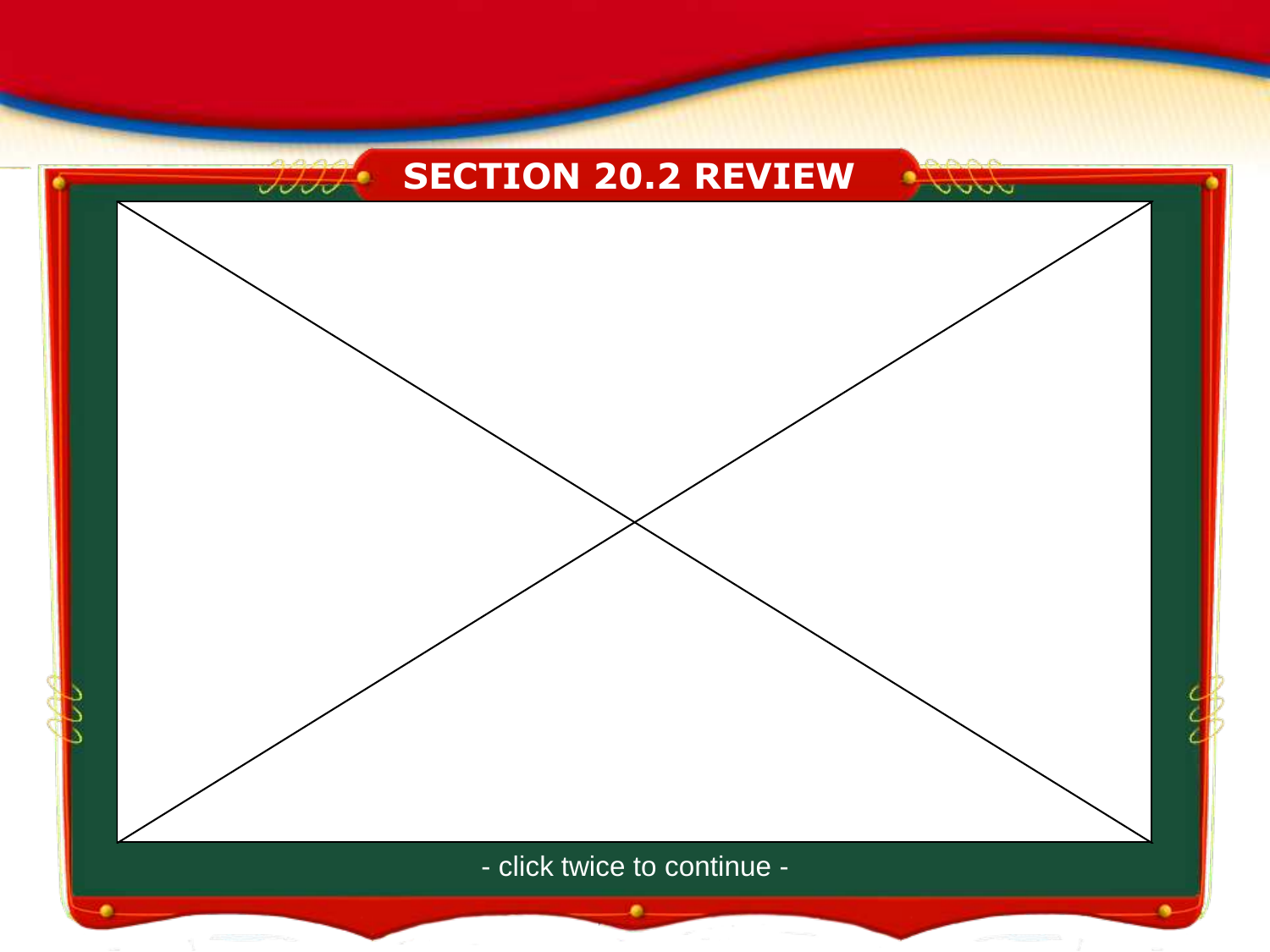## **FOCUS on KEY POINTS**

### **Section 20.1**

• Print advertisements usually contain four key elements: headline, copy, illustrations, and signature. Some advertisements also include the company's slogan, which is often presented with or near the signature.

continued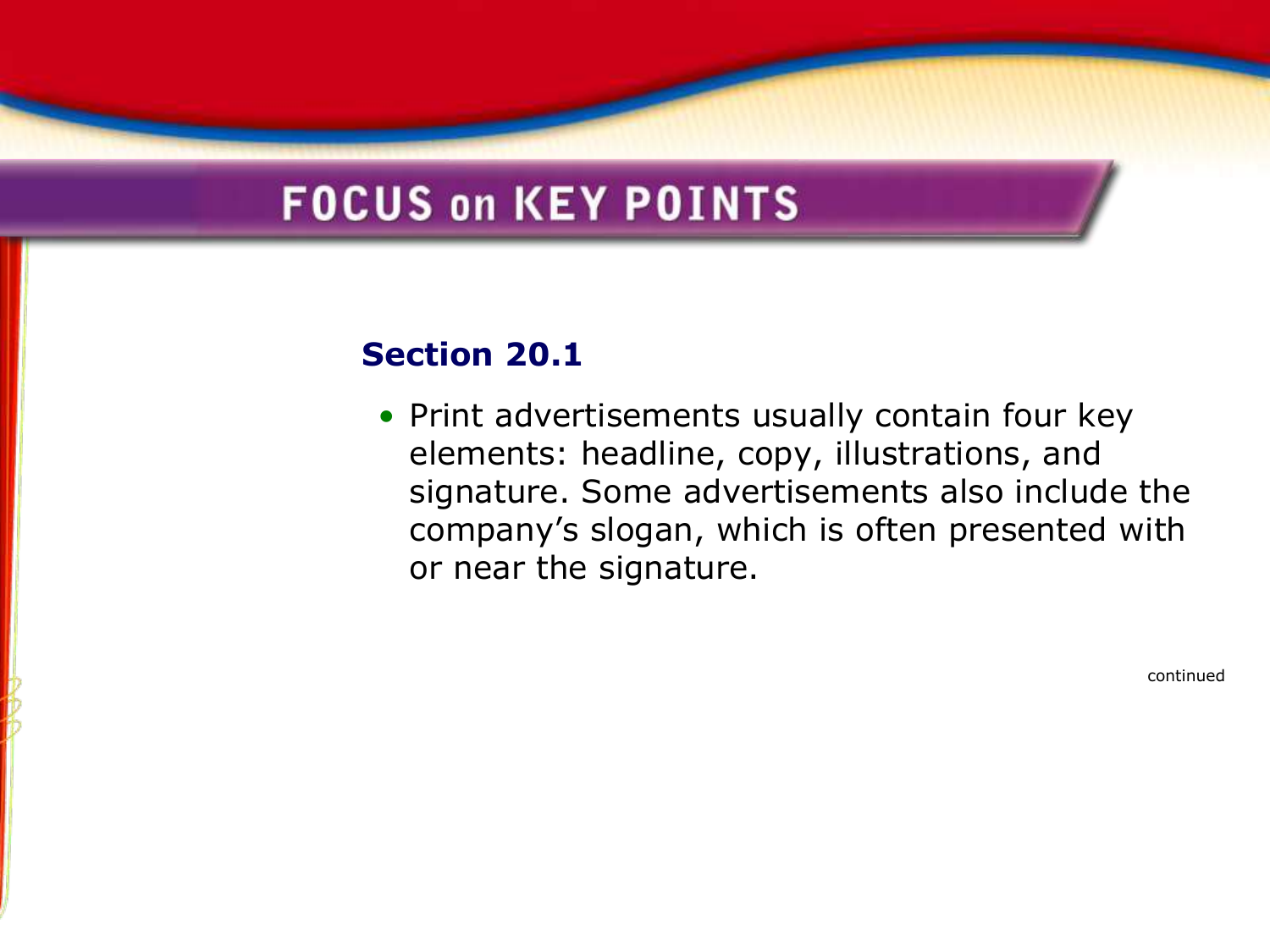## **FOCUS on KEY POINTS**

#### **Section 20.1**

• An advertising campaign coordinates a series of ads around a theme. Ad agencies specialize in developing ad campaigns and crafting ads for clients.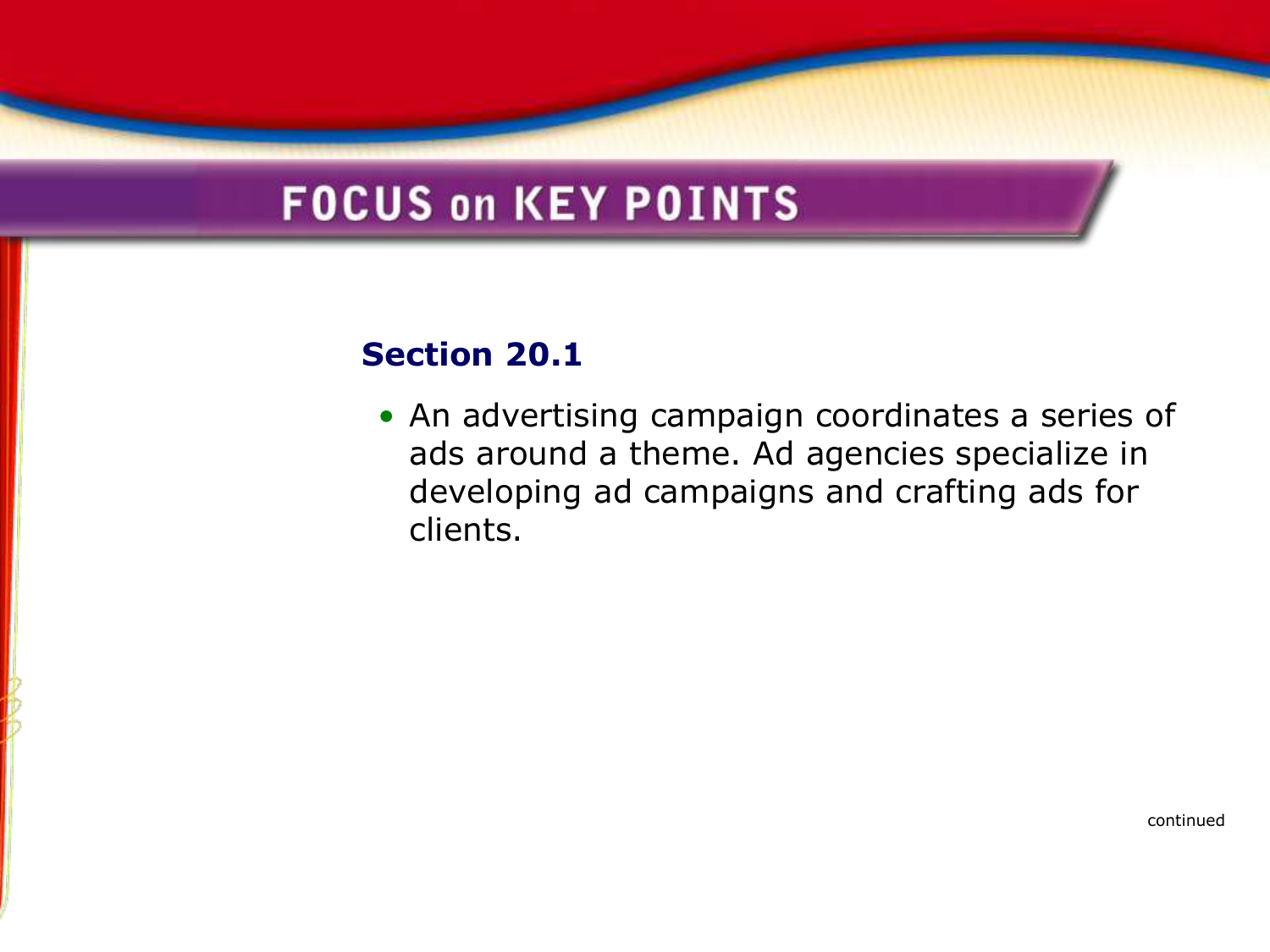## **FOCUS on KEY POINTS**

#### **Section 20.2**

• Businesses need to follow ad layout principles when developing print advertisements. Companies can turn to a variety of sources for helping in developing their ad layouts.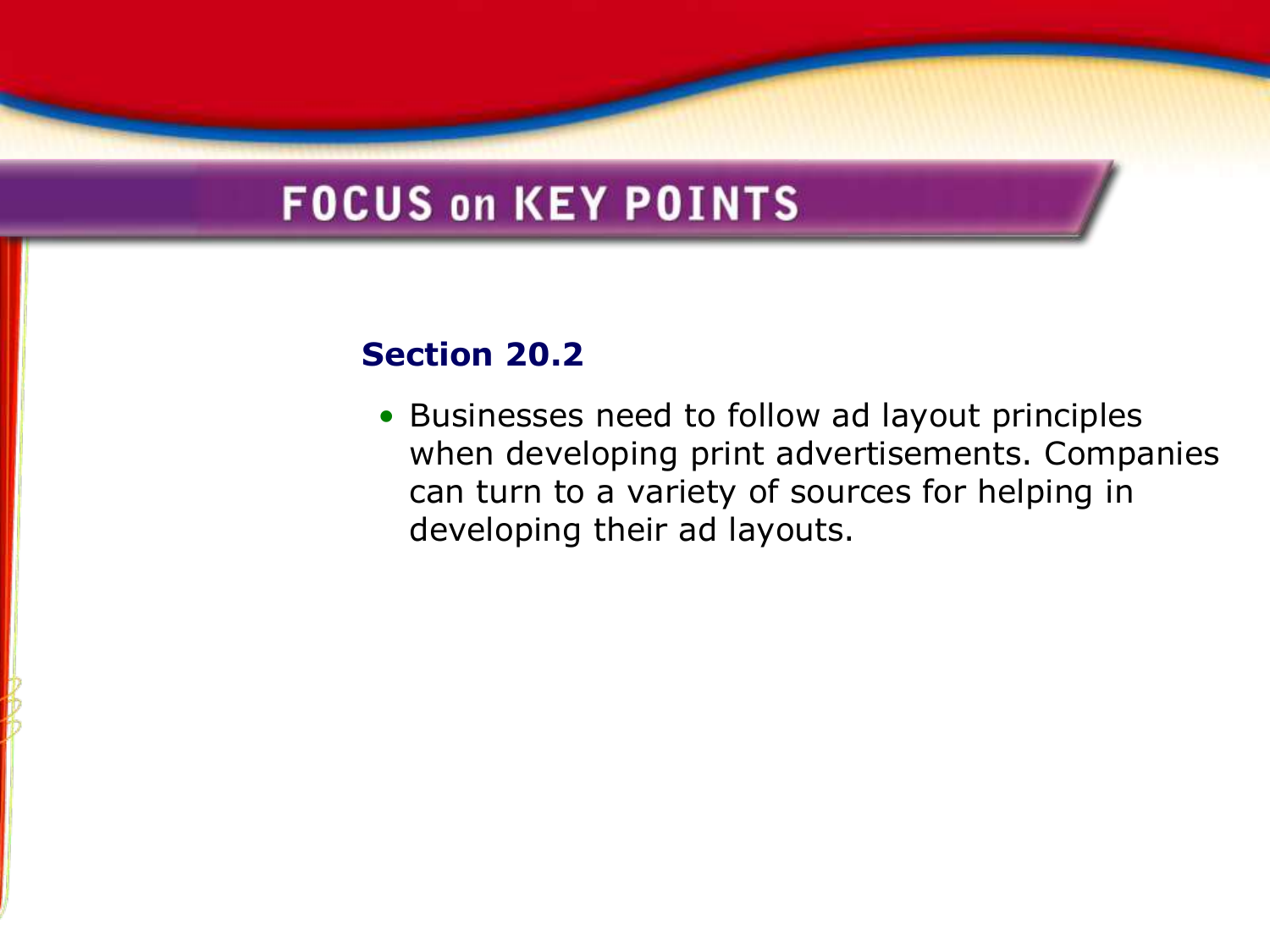

This chapter has helped prepare you to meet the following DECA performance indicators:

- Explain components of advertisements.
- Demonstrate appropriate creativity.
- Prepare simple written reports.
- Make oral presentations.
- Determine customer/client needs.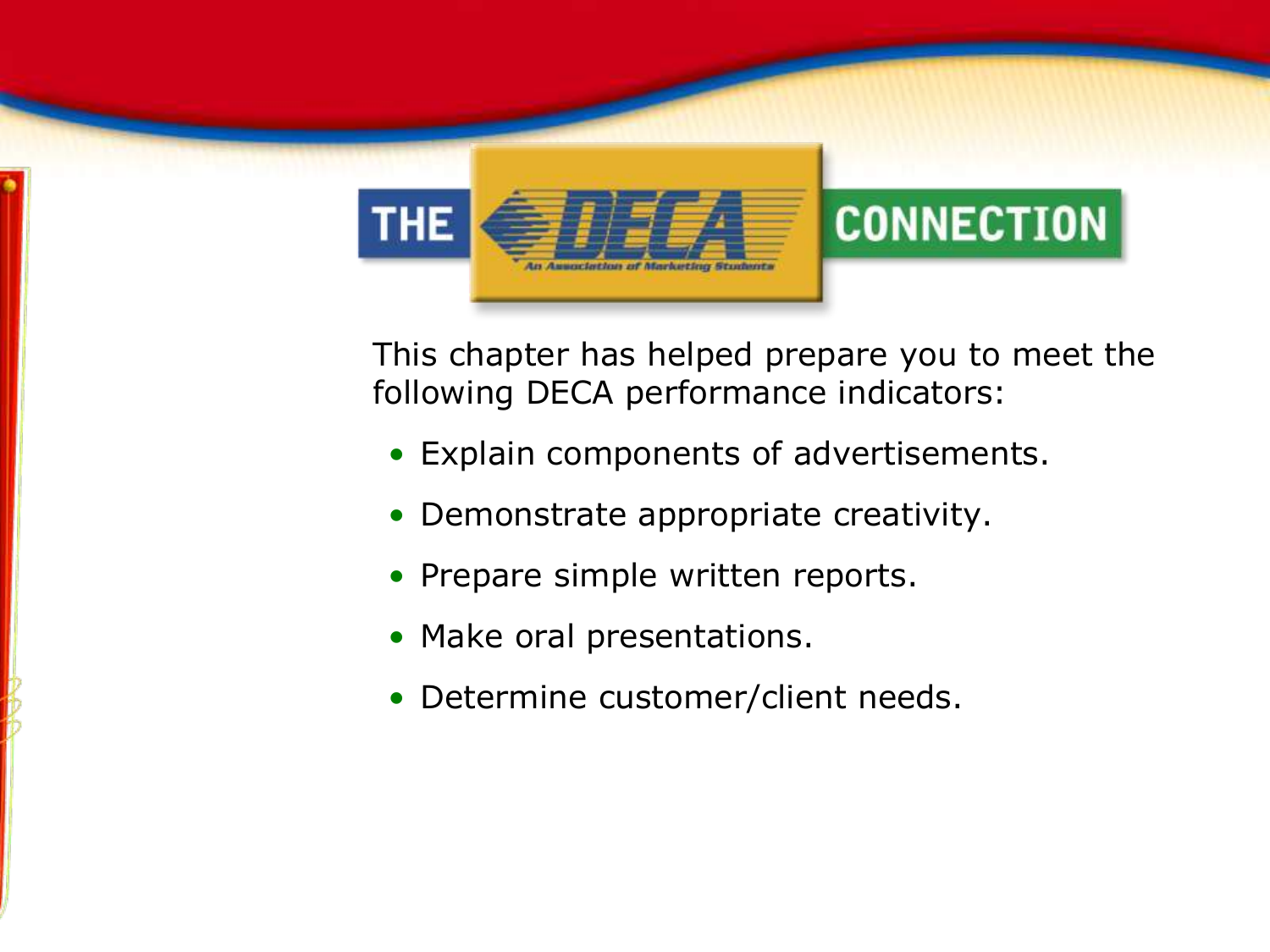## **CHAPTER 20 REVIEW**

VVVV

 $\Delta \Delta \Delta$  $JJJJ$